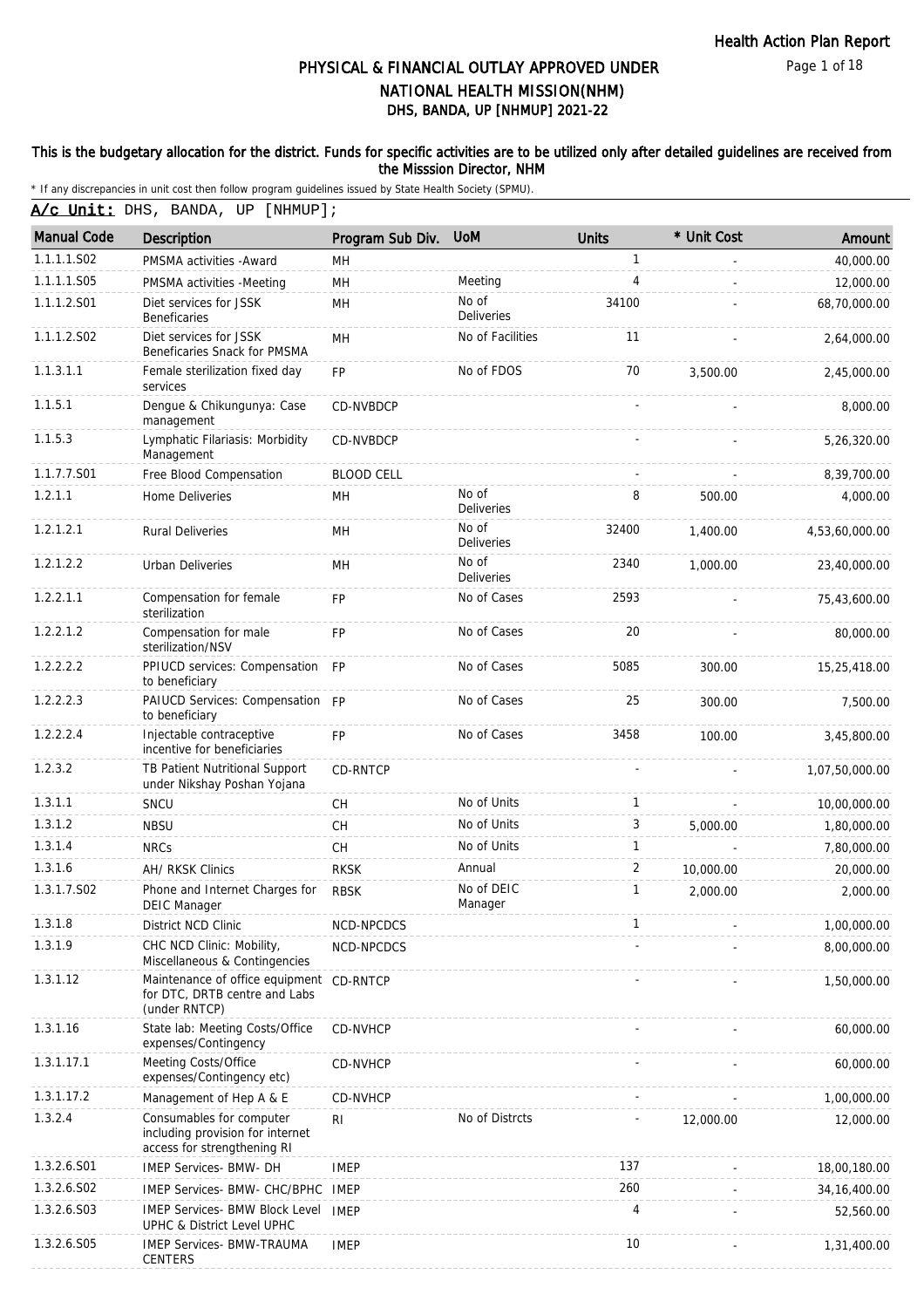### This is the budgetary allocation for the district. Funds for specific activities are to be utilized only after detailed guidelines are received from the Misssion Director, NHM

| <b>Manual Code</b> | <b>Description</b>                                                                                                                                                                                           | Program Sub Div.  | <b>UoM</b>                     | <b>Units</b>    | * Unit Cost | Amount        |
|--------------------|--------------------------------------------------------------------------------------------------------------------------------------------------------------------------------------------------------------|-------------------|--------------------------------|-----------------|-------------|---------------|
| 1.3.2.6.S06        | <b>IMEP Services- Machnized</b><br>Cleaning - DH                                                                                                                                                             | <b>IMEP</b>       |                                | 2               |             | 77,72,000.00  |
| 1.3.2.6.S09        | <b>IMEP Services- Mechanized</b><br>Laundry- District Level Hospital                                                                                                                                         | <b>IMEP</b>       |                                | 2               |             | 23,52,000.00  |
| 1.3.2.6.S10        | IMEP Services- Cleaning -<br>CHC/BPHC                                                                                                                                                                        | <b>IMEP</b>       | per bed per<br>month           | 260             | 548.35      | 17,10,852.00  |
| 1.3.2.6.S12        | IMEP Services-Cleaning -<br><b>TRAUMA CENTERS</b>                                                                                                                                                            | <b>IMEP</b>       | per bed per<br>month           | 10 <sup>°</sup> | 548.35      | 65,802.00     |
| 2.1.3.1            | Blood collection and Transport<br>Vans                                                                                                                                                                       | <b>BLOOD CELL</b> |                                |                 |             | 3,48,333.00   |
| 2.2.1              | POL for Family Planning/ Others                                                                                                                                                                              | <b>FP</b>         | No of FDOS                     | 70              | 1,000.00    | 70,000.00     |
| 2.2.2              | Mobility & Communication<br>support for AH counsellors &<br><b>RKSK Coordinators</b>                                                                                                                         | <b>RKSK</b>       |                                | 2               |             | 28,800.00     |
| 2.2.3              | Mobility support for RBSK Mobile RBSK<br>health team                                                                                                                                                         |                   | No of Vehicle                  | 16              | 33,000.00   | 63,36,000.00  |
| 2.2.4              | Support for RBSK: CUG<br>connection per team and rental                                                                                                                                                      | <b>RBSK</b>       | No of Team                     | 16              | 200.00      | 38,400.00     |
| 2.2.11             | Any Other                                                                                                                                                                                                    |                   |                                |                 |             | 24,000.00     |
| 2.3.1.1.2          | Monthly Village Health and<br><b>Nutrition Days</b>                                                                                                                                                          | RI                | No of Session                  | 7949            | 100.00      | 7,94,900.00   |
| 2.3.1.10           | Mobility support for mobile<br>health team/ TA/DA to<br>vaccinators                                                                                                                                          | R <sub>1</sub>    | No of Vehicle                  | 3               | 3,96,000.00 | 11,88,000.00  |
| 2.3.1.11           | Outreach for demand<br>generation, testing and<br>treatment of Viral Hepatitis<br>through Mobile Medical<br>Units/NGOs/CBOs/etc                                                                              | CD-NVHCP          |                                |                 |             | 20,000.00     |
| 2.3.2.3            | DMHP: Targeted interventions at NCD-NMHP<br>community level Activities &<br>interventions targeted at<br>schools, colleges, workplaces,<br>out of school adolescents, urban<br>slums and suicide prevention. |                   |                                | 1               |             | 6,00,000.00   |
| 2.3.3.2            | Screening and free spectacles to NCD-NPCB<br>school children                                                                                                                                                 |                   | No of Cases                    |                 |             | 6,31,050.00   |
| 2.3.3.3            | Screening and free spectacles<br>for near work to Old Person                                                                                                                                                 | NCD-NPCB          | No of Cases                    |                 |             | 3, 15, 525.00 |
| 2.3.3.4.1          | Coverage of Public School and<br>Private school                                                                                                                                                              | NCD-NTCP          |                                | $\mathbf 1$     |             | 4,99,660.00   |
| 2.3.3.4.5          | Sensitization campaign for<br>college students                                                                                                                                                               | NCD-NTCP          |                                | 1               |             | 2,00,000.00   |
| 3.1.1.3.2.S01      | ASHA/AWW/Volunteer Incentive<br>for detection of leprosy                                                                                                                                                     | CD-NLEP           |                                |                 |             | 14,500.00     |
| 3.1.1.3.2.S02      | <b>ASHA Incentive for PB</b><br>(Treatment completion)                                                                                                                                                       | CD-NLEP           |                                |                 |             | 10,400.00     |
| 3.1.1.3.2.S03      | ASHA Incentive for MB<br>(Treatment completion)                                                                                                                                                              | CD-NLEP           |                                |                 |             | 13,920.00     |
| 3.1.1.3.3          | Any Other ASHS Incentives<br>(ASHA Involvement under NLEP<br>- Sensitisation)                                                                                                                                | CD-NLEP           |                                |                 |             | 29,900.00     |
| 3.1.1.3.A.S01      | ASHA Incentive/ Honorarium for<br>Malaria and LLIN Distribution                                                                                                                                              | CD-NVBDCP         |                                |                 |             | 2,25,000.00   |
| 3.1.1.3.A.S02      | ASHA Incentive for Dengue and<br>Chikungunya                                                                                                                                                                 | CD-NVBDCP         |                                |                 |             | 16,23,000.00  |
| 3.1.1.3.A.S05      | Honorarium for Drug Distribution CD-NVBDCP<br>including ASHAs and supervisors<br>involved in MDA                                                                                                             |                   |                                |                 |             | 46,87,200.00  |
| 3.1.1.4.A.1.S01    | ASHA Incentive Filling of CBAC<br>forms and familly folder of<br>patients with confirm NCD cases                                                                                                             | <b>CP</b>         | No. of<br><b>Beneficiaries</b> |                 | 10.00       | 35,60,880.00  |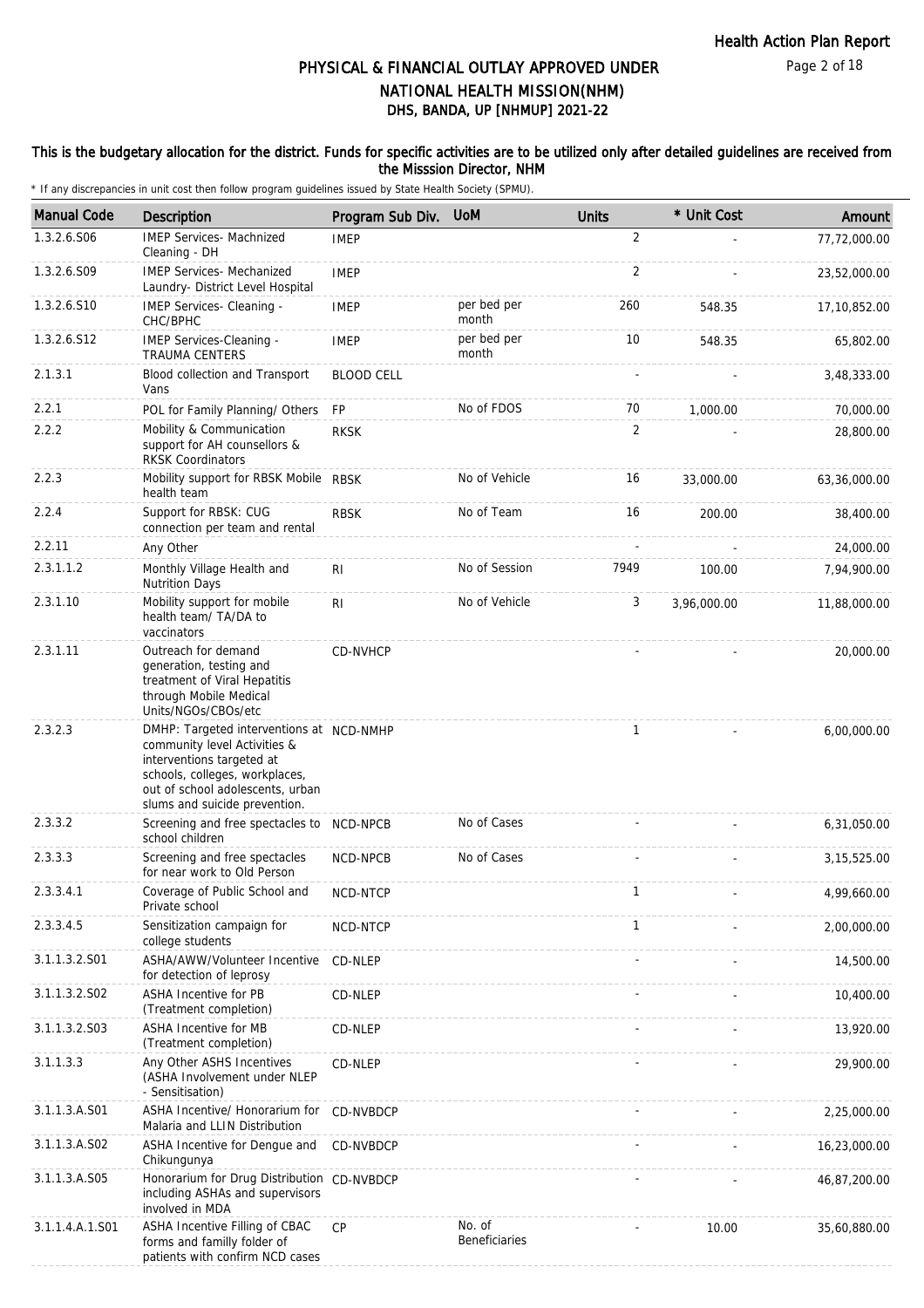### This is the budgetary allocation for the district. Funds for specific activities are to be utilized only after detailed guidelines are received from the Misssion Director, NHM

| <b>Manual Code</b> | Description                                                                                                          | Program Sub Div. | <b>UoM</b>                               | <b>Units</b> | * Unit Cost | Amount         |
|--------------------|----------------------------------------------------------------------------------------------------------------------|------------------|------------------------------------------|--------------|-------------|----------------|
| 3.1.1.1.4.S09.A    | ASHA incentive for HRP<br>identification and follow up                                                               | MH               | No of HRP                                | 3100         | 300.00      | 9,30,000.00    |
| 3.1.1.1.1.S01      | JSY Incentive to ASHA                                                                                                | MН               | No of<br><b>Deliveries</b>               | 26100        |             | 1,56,60,000.00 |
| 3.1.1.1.1.S03      | National Iron Plus Incentive for<br>mobilizing children and/or<br>ensuring compliance and<br>reporting (6-59 months) | <b>CH</b>        | No of ASHA                               | 1479         | 50.00       | 4,43,700.00    |
| 3.1.1.1.2.S01      | ASHA incentive under MAA<br>programme @ Rs 100 per ASHA<br>for quarterly mother's meeting                            | CH               | No of ASHA                               | 1479         | 100.00      | 5,91,600.00    |
| 3.1.1.1.2.S02      | Incentive for Home Based<br>Newborn Care programme                                                                   | <b>CH</b>        | No. of Child                             | 39765        | 250.00      | 99,41,250.00   |
| 3.1.1.1.2.S04      | Incentive for referral of SAM<br>cases to NRC and for follow up<br>of discharge SAM children from<br><b>NRCs</b>     | CH               | No.of SAM<br>Child referal &<br>followup | 1            | 150.00      | 28,800.00      |
| 3.1.1.1.2.S05      | Incentive for National<br>Deworming Day for mobilising<br>out of school children                                     | <b>RKSK</b>      | <b>ASHA</b>                              | 1592         | 100.00      | 1,59,200.00    |
| 3.1.1.1.2.S06      | Incentive for IDCF for<br>prophylactic distribution of ORS<br>to family with under-five<br>children.                 | CH               | No of ASHA                               | 1479         | 100.00      | 1,47,900.00    |
| 3.1.1.1.2.S07      | Incentive to ASHA for Quaterly<br>Visit Under HBYC                                                                   | CH               | No of Children                           | 10460        | 50.00       | 26,15,000.00   |
| 3.1.1.1.3.S01      | <b>ASHA Incentive under</b><br>Immunzation                                                                           | R <sub>1</sub>   | No of Children                           | 42754        | 225.00      | 96,19,740.00   |
| 3.1.1.1.4.S08      | ASHA incentive for injectable<br>contraceptive (Antara)                                                              | FP               | No of Cases                              | 3360         | 100.00      | 3,36,000.00    |
| 3.1.1.1.4.S09.B    | Reimbursement of travel<br>expenses for accompanying a<br>women to facility for medical<br>abortion                  | <b>FP</b>        | No of Cases                              | 20           | 225.00      | 4,500.00       |
| 3.1.1.1.4.S09.C    | Reimbursement of travel<br>expenses for accompanying a<br>women to facility for surgical<br>abortion (MVA/EVA)       | <b>FP</b>        | No of Cases                              | 20           | 150.00      | 3,000.00       |
| 3.1.1.1.4.S01      | <b>ASHA Incentives under Saas</b><br>Bahu Sammellan                                                                  | <b>FP</b>        | No of Events                             | 1198         | 100.00      | 1,19,800.00    |
| 3.1.1.1.4.S02      | ASHA Incentives under Nayi Pehl FP<br>Kit                                                                            |                  | No of Kits                               | 5916         | 100.00      | 5,91,600.00    |
| 3.1.1.1.4.S04      | ASHA PPIUCD incentive for<br>accompanying the client for<br>PPIUCD insertion                                         | <b>FP</b>        | No of Cases                              | 6458         | 150.00      | 9,68,768.00    |
| 3.1.1.1.4.S05      | <b>ASHA PAIUCD incentive for</b><br>accompanying the client for<br>PAIUCD insertion                                  | <b>FP</b>        | No. of cases                             | 25           | 150.00      | 3,750.00       |
| 3.1.1.1.4.S06.A    | ASHA incentive under ESB<br>scheme for promoting spacing of<br>births between 02 children                            | <b>FP</b>        | No. of cases                             | 931          | 500.00      | 4,65,500.00    |
| 3.1.1.1.4.S06.B    | ASHA incentive under ESB<br>scheme for promoting spacing of<br>02 years after marriage                               | FP               | No. of cases                             | 634          |             | 3,17,000.00    |
| 3.1.1.1.4.S07      | ASHA incentive under ESB<br>scheme for promoting Adoption<br>of Limiting Method upto Two<br>Children                 | <b>FP</b>        | No of Cases                              | 418          | 1,000.00    | 4,18,000.00    |
| 3.1.1.5            | ASHA incentives for routine<br>activities                                                                            | CP               | No. of Rural &<br>Rurban ASHA            |              | 2,000.00    | 3,96,72,000.00 |
| 3.1.1.6.S01        | Incentive to ASHA Facilitator for<br>CBAC, HRP and SAM Tracking                                                      | CP               | No of AF                                 |              | 1,700.00    | 15,70,800.00   |
| 3.1.1.6.S02        | Incentive to ASHA for Health<br>Promotion Day                                                                        | CP               | No. of Rural &<br>Rurban ASHA            |              | 200.00      | 39,67,200.00   |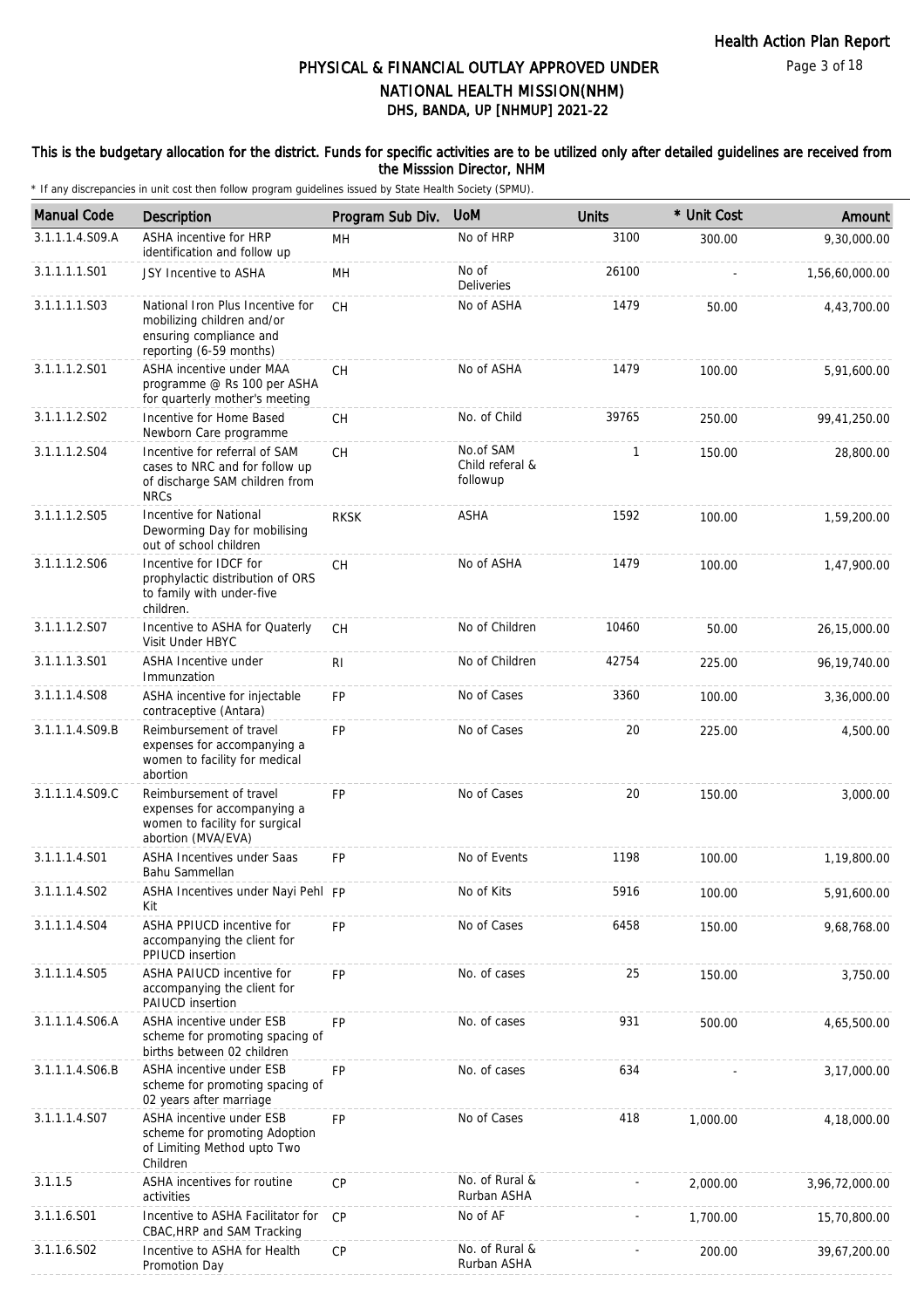### This is the budgetary allocation for the district. Funds for specific activities are to be utilized only after detailed guidelines are received from the Misssion Director, NHM

| <b>Manual Code</b> | Description                                                                                                                       | Program Sub Div. | <b>UoM</b>                             | <b>Units</b> | * Unit Cost | Amount         |
|--------------------|-----------------------------------------------------------------------------------------------------------------------------------|------------------|----------------------------------------|--------------|-------------|----------------|
| 3.1.1.6.S03        | Incentive to ASHA under PMMVY                                                                                                     | <b>CP</b>        | No. of<br>Beneficiaries                |              | 100.00      | 11,78,100.00   |
| 3.1.1.6.S04        | ASHA Beema- Pradhan Mantri<br>Jeevan Jyoti & Suraksh Bima<br>Yojna                                                                | CP               |                                        |              |             | 5,45,946.00    |
| 3.1.3.1.1.S01      | Asha/ Asha Sangni Uniform                                                                                                         | CP               | No. of<br>Rural, Rurban<br>ASHA & AF   |              | 600.00      | 10,56,000.00   |
| 3.1.3.1.1.S02      | Asha/ Asha Sangni Umbrella                                                                                                        | <b>CP</b>        | No. of<br>Rural, Rurban<br>ASHA & AF   |              | 200.00      | 3,52,000.00    |
| 3.1.3.1.3          | Awards to ASHA's/Link workers                                                                                                     | <b>CP</b>        | No. of<br>Rural, Urban<br>Rurban ASHA, |              | 300.00      | 5,49,000.00    |
| 3.1.3.1.6          | Supervision costs by ASHA<br>facilitators (Shangni) (12<br>months)                                                                | <b>CP</b>        | No of AF                               |              | 7,200.00    | 66,52,800.00   |
| 3.1.1.1.3.S02.A    | Mobilization of children through<br>ASHA or other mobilizers                                                                      | RI.              | No of Session                          | 27538        | 150.00      | 41,30,700.00   |
| 3.1.3.5.S01        | Incentive for other link workers<br>for Prepration of Due List of<br>Childrens to be immunized                                    | R <sub>l</sub>   | No of Session                          | 2544         | 100.00      | 2,54,400.00    |
| 3.1.2.10.S03       | Incentive to ASHA Cluster<br>Meeting                                                                                              | <b>CP</b>        |                                        |              |             | 12,95,550.00   |
| 3.1.2.1.S01        | <b>Induction Training</b>                                                                                                         | <b>CP</b>        | No of Batch                            |              | 1,28,000.00 | 5,12,000.00    |
| 3.2.2.3            | Incentives for Peer Educators<br>under NVHCP                                                                                      | CD-NVHCP         |                                        |              |             | 1,00,000.00    |
| 3.2.3.1.1          | <b>Treatment Supporter</b><br>Honorarium (Rs 1000)                                                                                | CD-RNTCP         |                                        |              |             | 18,00,000.00   |
| 3.2.3.1.2          | Treatment Supporter<br>Honorarium (Rs 5000)                                                                                       | CD-RNTCP         |                                        |              |             | 8,59,500.00    |
| 3.2.3.1.3          | Incentive for informant (Rs 500)                                                                                                  | CD-RNTCP         |                                        |              |             | 3,24,000.00    |
| 3.2.3.1.4.S01      | State/District TB Forums                                                                                                          | CD-RNTCP         |                                        |              |             | 5,000.00       |
| 3.2.3.1.4.S02      | Community Engagement<br>activities /Incentive for<br>community<br>volunteers/supervisors /LT etc<br>undertaking ACF               | CD-RNTCP         |                                        |              |             | 14,35,000.00   |
| 3.2.1.1.S02        | Other activities under Mission<br>Parivar Vikas: Demand<br>Generation (Saas Bahu<br>Sammellan)                                    | <b>FP</b>        | No of Events                           | 1198         | 1,500.00    | 17,97,000.00   |
| 3.3.2              | Orientation Workshops,<br>Trainings and capacity building<br>of PRI for RKS at District Health<br>Societies, CHC and PHC          | <b>CP</b>        |                                        |              |             | 8,21,700.00    |
| 3.3.3.2            | Training of PRI's<br>representatives/ Police<br>personnel/ Teachers/ Transport<br>personnel/ NGO personnel/<br>other stakeholders | NCD-NTCP         |                                        | $\mathbf{1}$ |             | 30,000.00      |
| 3.3.3.3            | Training of PRI under National<br>Program for Climate Change and<br>Human Health (NPCCHH)                                         | NCD-NPCCHH       |                                        | $\mathbf{1}$ |             | 70,000.00      |
| 3.3.4.S01          | <b>AAA Platform</b>                                                                                                               | <b>CP</b>        | No. of Rural &<br>Rurban ASHA          |              | 75.00       | 25,62,300.00   |
| 4.1.1              | <b>District Hospitals</b>                                                                                                         | CP               | No. of DH                              | 2            | 5,00,000.00 | 10,00,000.00   |
| 4.1.3              | <b>Community Health Centers</b>                                                                                                   | <b>CP</b>        | No of CHC                              | 9            | 2,50,000.00 | 22,50,000.00   |
| 4.1.4              | Primary Health Centers                                                                                                            | <b>CP</b>        | No of PHC                              | 45           | 87,500.00   | 39, 37, 500.00 |
| 4.1.5              | Sub Centers                                                                                                                       | <b>CP</b>        | No. of Sub<br>Centre                   |              | 10,000.00   | 27,70,000.00   |
| 4.1.6              | Village Health Sanitation &                                                                                                       | <b>CP</b>        | No. of VHSNC                           |              | 10,000.00   | 56,60,000.00   |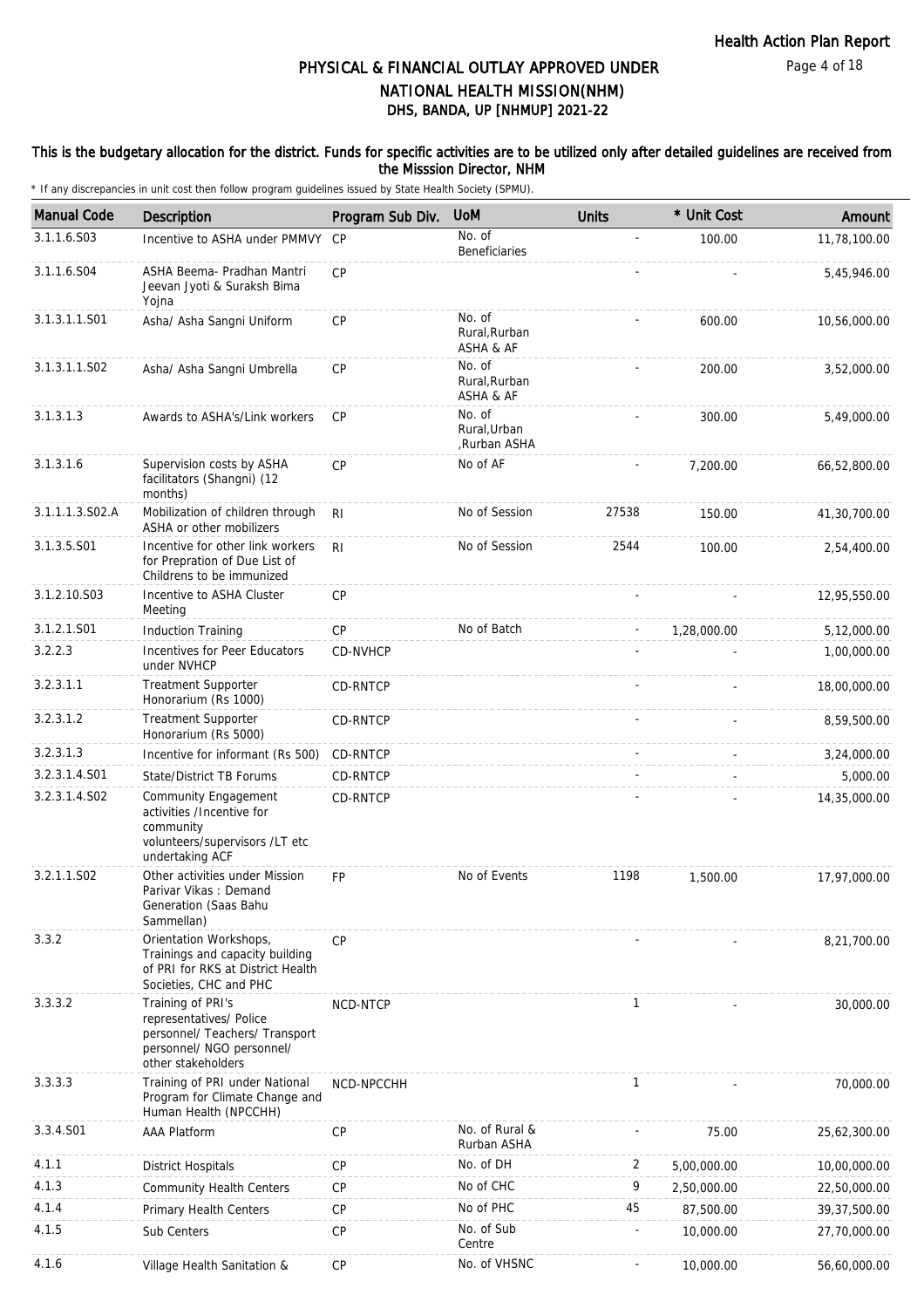### This is the budgetary allocation for the district. Funds for specific activities are to be utilized only after detailed guidelines are received from the Misssion Director, NHM

| <b>Manual Code</b> | Description                                                                                                       | Program Sub Div.  | <b>UoM</b>                               | <b>Units</b>             | * Unit Cost | Amount         |
|--------------------|-------------------------------------------------------------------------------------------------------------------|-------------------|------------------------------------------|--------------------------|-------------|----------------|
|                    | <b>Nutrition Committee</b>                                                                                        |                   |                                          |                          |             |                |
| 4.1.7.S01          | H&WC Additional Untied Grant-<br><b>SC</b>                                                                        | CP                | No. of HWC-<br>SC                        |                          | 30,000.00   | 46,10,000.00   |
| 4.1.7.S02          | H&WC Additional Untied Grant-<br>PHC                                                                              | CP                | No. of HWC-<br>PHC                       |                          | 50,000.00   | 19,00,000.00   |
| 5.1.1.1.7.S03      | Additional Building / Major<br>Upgradation of Facility based<br>newborn care centres<br>(SNCU/NBSU/NBCC/KMC unit) | CH                | No of Units                              | 1                        |             | 16,00,000.00   |
| 5.1.1.2.8          | Infrastructure strengthening of<br>SC to H&WC                                                                     | <b>CP</b>         | No. of HWC-<br><b>SC</b>                 |                          | 7,00,000.00 | 5,32,00,000.00 |
| 5.1.1.2.9          | Infrastructure strengthening of<br>PHC to H&WC                                                                    | <b>CP</b>         | No. of HWC-<br>PHC                       |                          | 2,74,000.00 | 30,14,000.00   |
| 5.1.2              | Sub Centre Rent and<br>Contingencies                                                                              | <b>CP</b>         |                                          |                          |             | 4,68,000.00    |
| 5.3.9              | Safety Pits                                                                                                       | <b>RI</b>         | No of piece                              | 12                       | 6,000.00    | 72,000.00      |
| 5.3.14             | Civil Works under RNTCP                                                                                           | CD-RNTCP          |                                          | $\overline{\phantom{a}}$ |             | 11,20,000.00   |
| 6.1.1.1.2.S02      | FRU Strengthening                                                                                                 | MН                | List of<br><b>Different</b><br>Equipment |                          |             | 10,41,198.00   |
| 6.1.1.1.5          | Any other Equipment<br>(Instrument and Equipment for<br>HWC)                                                      | MH                | List of<br>Different<br>Equipment        | $\overline{4}$           |             | 8,00,000.00    |
| 6.1.1.3.3          | Minilap kits                                                                                                      | <b>FP</b>         | No of Kits                               | 100                      | 3,000.00    | 3,00,000.00    |
| 6.1.1.3.5          | PPIUCD forceps                                                                                                    | FP                | No of Kelly<br>forcep                    | 20                       | 600.00      | 12,000.00      |
| 6.1.5.1.1          | Grant-in-aid for Vision Centre<br>(PHC) (Govt.)                                                                   | NCD-NPCB          |                                          |                          |             | 1,00,000.00    |
| 6.1.1.21.1         | Recurring GIA: Machinery &<br>Equipment for DH                                                                    | NCD-NPHCE         |                                          | $\mathbf{1}$             |             | 1,50,000.00    |
| 6.1.2.6.F1.S03     | IT Recurring Expenses for PHC                                                                                     | <b>CP</b>         |                                          | $\mathbf{r}$             |             | 1,35,000.00    |
| 6.1.2.6.F1.S04     | Laptop for HWC-PHC                                                                                                | <b>CP</b>         |                                          |                          |             | 7,15,000.00    |
| 6.1.4.3.1          | <b>MCR</b>                                                                                                        | CD-NLEP           |                                          |                          |             | 40,000.00      |
| 6.1.4.3.2          | Aids/Appliance                                                                                                    | CD-NLEP           |                                          |                          |             | 17,000.00      |
| 6.1.4.3.3          | Equipment                                                                                                         | CD-NLEP           |                                          |                          |             | 5,000.00       |
| 6.1.6.1            | Repairs of Laparoscopes                                                                                           |                   | No of<br>Laproscopes                     | $\mathbf{1}$             | 25,000.00   | 25,000.00      |
| 6.2.1.1.A7.S05.a   | Drugs & Consumables Normal<br>Delivery L1 Facility                                                                | MН                | No of<br>Deliveries                      | 4700                     |             | 94,000.00      |
| 6.2.1.1.A7.S05.b   | Drugs & Consumables Normal<br>Delivery L2 Facility                                                                | MН                | No of<br><b>Deliveries</b>               | 20300                    |             | 8,12,000.00    |
| 6.2.1.1.A7.S05.c   | Drugs & Consumables Normal<br>Delivery L3 Facility                                                                | MH                | No of<br>Deliveries                      | 13500                    |             | 10,80,000.00   |
| 6.2.1.1.A7.S05.d   | Drugs & Consumables Caesarean MH<br>Delivery L3 Facility                                                          |                   | No of<br>Deliveries                      | 100                      |             | 36,000.00      |
| 6.2.1.1.A7.S05.k   | Normal Delivery L3 Medical<br>College (A Category @ Rs.400)                                                       | MН                | No of<br><b>Deliveries</b>               | 300                      |             | 1,20,000.00    |
| 6.2.1.2.2.12       | AEFI kit under RI Program                                                                                         | RI                | No. of Kits                              | 58                       | 200.00      | 11,600.00      |
| 6.2.1.3.1          | Nayi Pehl Kit                                                                                                     | FP                | No of Kits                               | 5916                     | 220.00      | 13,01,520.00   |
| 6.2.1.5.1          | Medicine for Mobile health team                                                                                   | <b>RBSK</b>       | No of Team                               | 16                       | 5,000.00    | 80,000.00      |
| 6.2.1.6.1          | Red/Black plastic bags et                                                                                         | <b>RI</b>         | No of Session                            | 39744                    | 9.00        | 3,57,696.00    |
| 6.2.1.6.2          | Bleach/Hypochlorite solution/<br>Twin bucket                                                                      | <b>RI</b>         | No of Facilities                         |                          |             | 24,000.00      |
| 6.2.2.1.1          | New ASHA Drug Kits                                                                                                | CP                | No of ASHA                               |                          | 750.00      | 88,500.00      |
| 6.2.2.1.4          | Replenishment of ASHA HBNC<br>kits                                                                                | <b>CP</b>         | No of ASHA                               |                          | 150.00      | 2,11,500.00    |
| 6.2.2.2.2          | Drugs and Supplies for blood<br>related disorders-                                                                | <b>BLOOD CELL</b> |                                          |                          |             | 60,000.00      |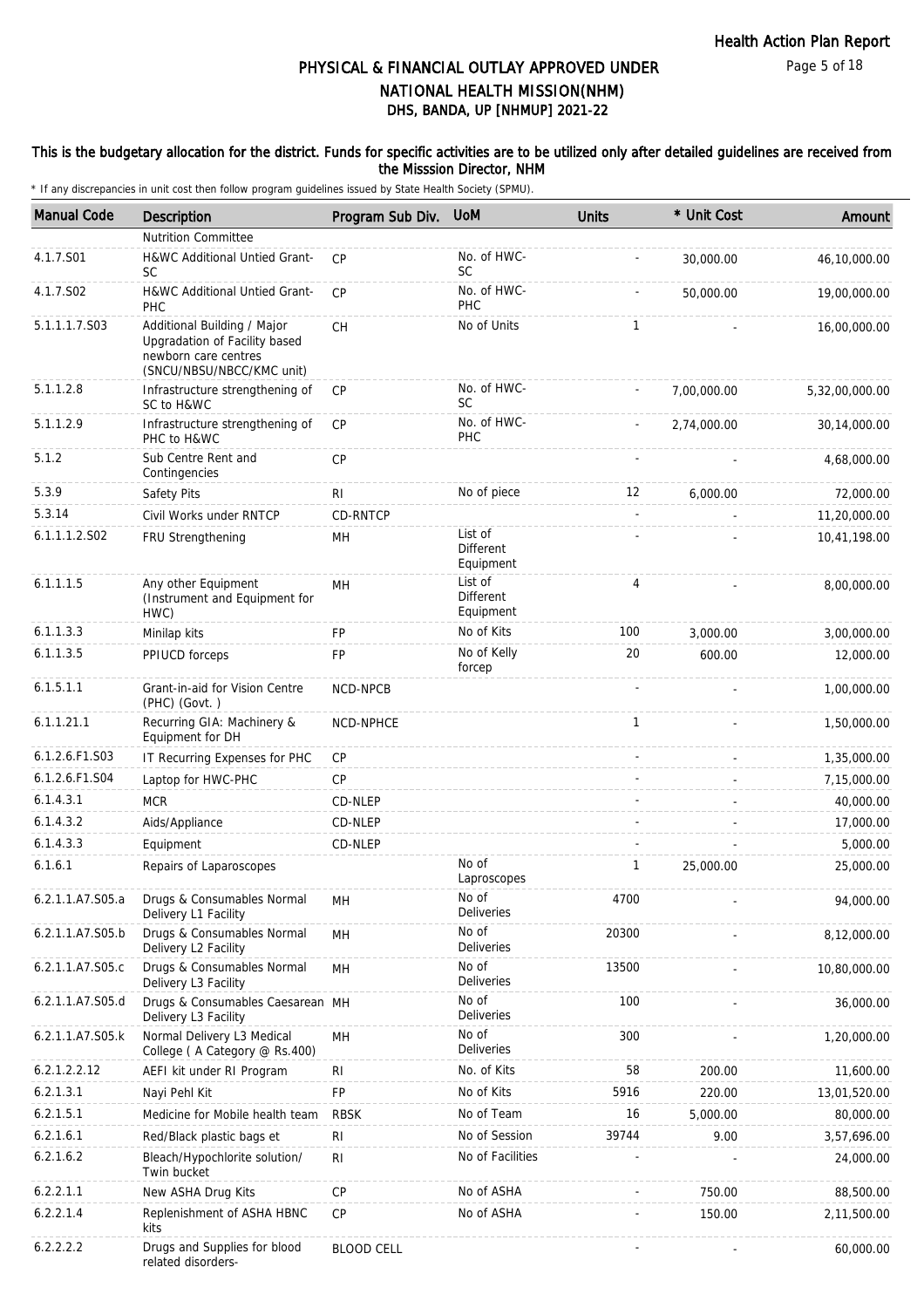### This is the budgetary allocation for the district. Funds for specific activities are to be utilized only after detailed guidelines are received from the Misssion Director, NHM

| <b>Manual Code</b> | Description                                                                                                | Program Sub Div. | <b>UoM</b>                                             | Units        | * Unit Cost | Amount         |
|--------------------|------------------------------------------------------------------------------------------------------------|------------------|--------------------------------------------------------|--------------|-------------|----------------|
|                    | Haemoglobinopathies                                                                                        |                  |                                                        |              |             |                |
| 6.2.2.4.1          | Drugs & Supplies for Ayush                                                                                 | AYUSH            | No of Doctors                                          | 30           | 50,000.00   | 15,00,000.00   |
| 6.2.2.6.1          | Lab strengthening of SHC - HWC CP                                                                          |                  |                                                        |              |             | 32,32,500.00   |
| 6.2.2.6.2          | Lab strengthening of PHC - HWC CP                                                                          |                  |                                                        |              |             | 22,40,000.00   |
| 6.2.3.1.1          | Chloroquine phosphate tablets                                                                              | CD-NVBDCP        |                                                        |              |             | 20,000.00      |
| 6.2.3.1.2          | Primaquine tablets 2.5 mg                                                                                  | CD-NVBDCP        |                                                        |              |             | 10,000.00      |
| 6.2.3.1.3          | Primaguine tablets 7.5 mg                                                                                  | CD-NVBDCP        |                                                        |              |             | 20,000.00      |
| 6.2.3.1.12         | RDT Malaria - bi-valent (For Non CD-NVBDCP<br>Project states)                                              |                  |                                                        |              |             | 2,13,500.00    |
| 6.2.3.2.1          | Supportive drugs, lab. Reagents                                                                            | CD-NLEP          |                                                        |              |             | 13,000.00      |
| 6.2.3.3.1          | Laboratory Materials                                                                                       | CD-RNTCP         |                                                        |              |             | 13,20,000.00   |
| 6.2.3.3.2          | Procurement of Drugs                                                                                       | CD-RNTCP         |                                                        |              |             | 6,80,000.00    |
| 6.2.4.1.1          | Assistance for<br>consumables/drugs/medicines to<br>the Govt./District Hospital for<br>Cat sx etc          | NCD-NPCB         | No of Cases                                            |              |             | 11,10,120.00   |
| 6.2.4.5.1          | Drugs & Consumables for NCD<br>Management (incl. Diabetes,<br>Hypertension, Strokes etc)for<br>whole dist. | NCD-NPCDCS       |                                                        | $\mathbf{1}$ |             | 2,00,000.00    |
| 6.2.4.5.3          | Drugs & Diagnostic for NCD<br>Management incl. Diabetes,<br>Hypertension, Strokes etc                      | NCD-NPCDCS       |                                                        |              |             | 2,40,000.00    |
| 6.1.3.2.a.S01      | Free Diagnostics for Pregnant<br>women under JSSK - USG on<br>PPP for PMSMA                                | <b>MH</b>        | No of ANC                                              | 1200         |             | 3,60,000.00    |
| $6.1.3.2.a.$ SO2   | Free Diagnostics for Pregnant<br>women under JSSK- AVD for for<br>HIV & Syphilis at VHNDs                  | MН               | No of ANC                                              | 509          |             |                |
| $6.1.3.2.a.$ SO3   | Free Diagnostics for Pregnant<br>women under JSSK-MH                                                       | MH               | No of ANC                                              | 39000        |             | 3,90,000.00    |
| 6.1.3.2.b          | Free Diagnostics for Sick infants<br>under JSSK                                                            | CH               | No of Units                                            | $\mathbf{1}$ |             | 1,20,000.00    |
| 6.3.1.S03          | Any other (please specify)                                                                                 |                  |                                                        |              |             | 16,00,000.00   |
| 7.5.1              | Tribal Patient Support &<br><b>Transportation Charges</b>                                                  | CD-RNTCP         |                                                        |              |             | 2,10,000.00    |
| 7.5.2              | Sample collecton &<br>transportation charges                                                               | CD-RNTCP         |                                                        |              |             | 3,66,275.00    |
| 8.1.1.1            | ANMs - MH                                                                                                  | MH               | No of MH ANM                                           | 76           |             | 1,66,29,925.00 |
| 8.1.1.1.S01        | ANM For New Sub-Center - CP                                                                                | CP               |                                                        |              |             | 6,59,918.00    |
| 8.1.1.2.S05        | Staff Nurses-MH                                                                                            | MН               | No of MH<br><b>Staff Nurse</b>                         | 104          |             | 2,89,05,534.00 |
| 8.1.1.2.S11        | Staff Nurse HWC - CP                                                                                       | <b>CP</b>        |                                                        |              |             | 65,62,938.00   |
| 8.1.1.2.S12        | Staff Nurses HWC - MH                                                                                      | MН               |                                                        | 12           |             | 14,40,936.00   |
| 8.1.1.5.S02        | Laboratory Technicians - HR                                                                                | <b>HR</b>        |                                                        | 10           |             | 22,83,633.00   |
| 8.1.1.5.S04        | Laboratory Technicians - RNTCP                                                                             | CD-RNTCP         |                                                        |              |             | 32,25,544.00   |
| 8.1.1.6.S05        | OT Technician                                                                                              | <b>MIS</b>       | No of MH OT<br>technician                              |              |             | 5,40,000.00    |
| 8.1.1.9            | Radiographer/ X-ray technician                                                                             | <b>HR</b>        |                                                        | 1            |             | 2,64,816.00    |
| 8.1.1.12.S02       | Para Medical Worker CD-NLEP                                                                                | CD-NLEP          |                                                        |              |             | 6,71,328.00    |
| 8.1.2.1.S04        | Obstetricians and Gynaecologists MH<br>$-MH$                                                               |                  | No of MH<br>Obstetricians<br>and<br>Gynaecologist<br>S |              |             | 36,60,000.00   |
| 8.1.2.3.S05        | Anaesthetists -MH                                                                                          | MH               | No of MH<br>Anesthetic                                 |              |             | 21,60,000.00   |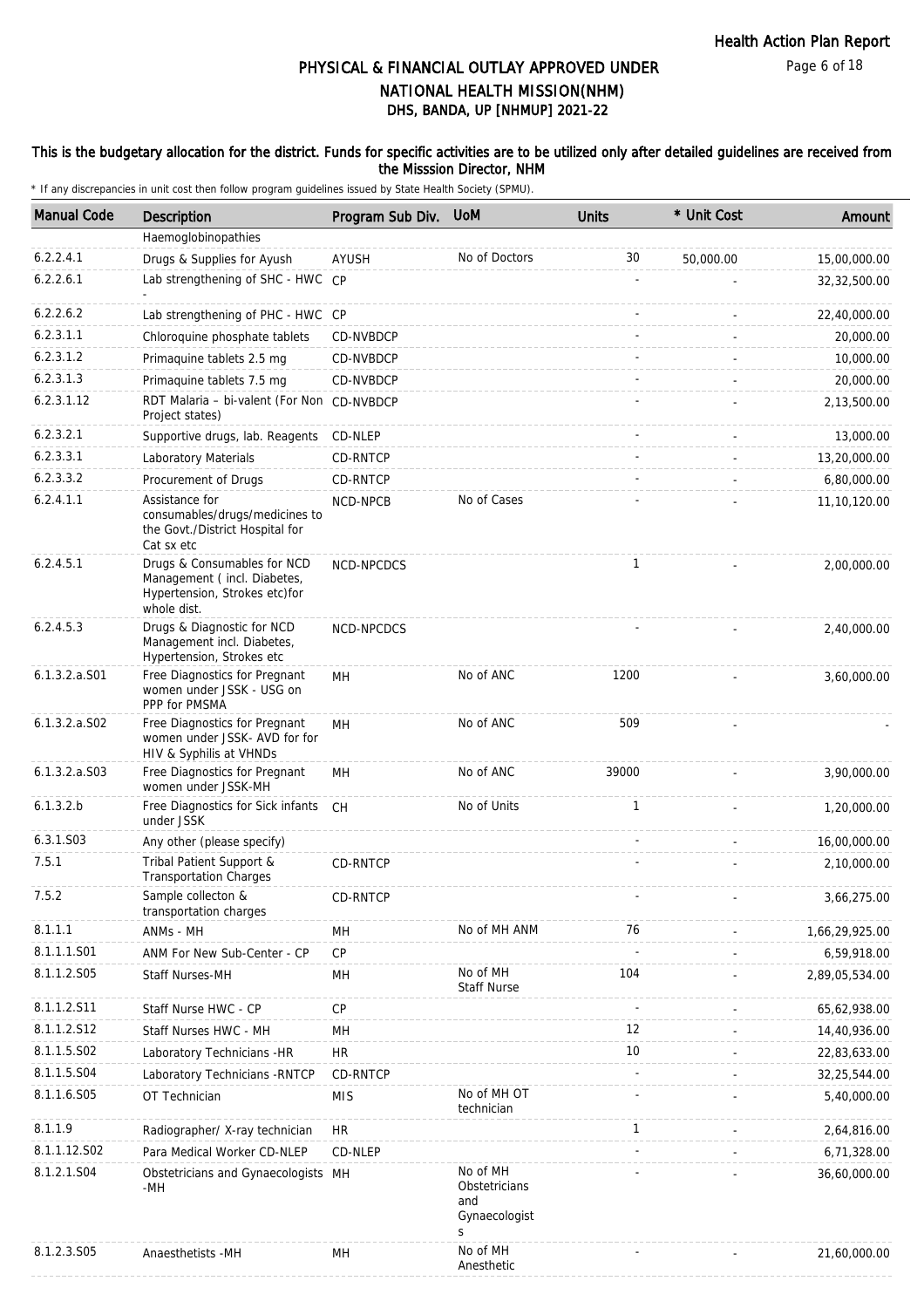### This is the budgetary allocation for the district. Funds for specific activities are to be utilized only after detailed guidelines are received from the Misssion Director, NHM

| <b>Manual Code</b> | Description                                                                              | Program Sub Div. | <b>UoM</b>                     | <b>Units</b>   | * Unit Cost | Amount         |
|--------------------|------------------------------------------------------------------------------------------|------------------|--------------------------------|----------------|-------------|----------------|
| 8.1.3.10.S01       | FRU Operationalization for<br>Gynae & anesthetist specialist on<br>call from govt sector | MH               | No of C<br>Section             | 10             |             | 30,000.00      |
| 8.1.3.10.S02       | FRU Operationalization<br>Gynecologists specialist on call<br>from pvt sector            | MH               | No of C<br>Section             | 5              |             | 22,500.00      |
| 8.1.3.10.S03       | FRU Operationalization<br>anesthetist specialist on call for<br>from pvt sector          | <b>MH</b>        | No of C<br>Section             | 5              |             | 15,000.00      |
| 8.1.4.1.S01        | Dental Surgeons- DH &CHC                                                                 | HR.              |                                | $\mathbf{1}$   |             | 6,98,376.00    |
| 8.1.5.S02          | Medical Officers - DH<br>Strengthening                                                   | <b>HS</b>        |                                |                |             | 32,68,000.00   |
| 8.1.5.S03          | Medical Officers -MH                                                                     | MН               | No of MH LMO                   |                |             | 20,22,000.00   |
| 8.1.5.S06          | Medical Officers -CD-RNTCP                                                               | CD-RNTCP         |                                |                |             | 3,60,000.00    |
| 8.1.6.1            | <b>AYUSH MOS</b>                                                                         | <b>AYUSH</b>     |                                | 30             |             | 1,54,08,453.00 |
| 8.1.6.2            | Pharmacist - AYUSH                                                                       | AYUSH            |                                | 12             |             | 26,00,273.00   |
| 8.1.7.1.1          | MOs- AYUSH                                                                               | <b>RBSK</b>      |                                | 25             |             | 1,10,43,552.00 |
| 8.1.7.1.2.S02      | MOs-Dental MO/ BDS                                                                       | <b>RBSK</b>      |                                | $\overline{7}$ |             | 49,95,060.00   |
| 8.1.7.1.3          | <b>Staff Nurse</b>                                                                       | <b>RBSK</b>      |                                | 11             |             | 37,00,224.00   |
| 8.1.7.1.4          | <b>ANM</b>                                                                               | <b>RBSK</b>      |                                | 5              |             | 7,10,916.00    |
| 8.1.7.1.5.S01      | Para Medical Worker                                                                      | <b>RBSK</b>      |                                | 13             |             | 31,48,704.00   |
| 8.1.7.1.5.S02      | Pharmacists                                                                              | <b>RBSK</b>      |                                | 3              |             | 4,69,819.00    |
| 8.1.8.1            | <b>Medical Officers</b>                                                                  | CH               | No. of Mos                     | $\mathbf{1}$   |             | 3,60,000.00    |
| 8.1.8.2            | <b>Staff Nurse</b>                                                                       | CH               | No. of SNs                     | 4              |             | 12,40,902.00   |
| 8.1.8.3            | Cook cum caretaker                                                                       | СH               | No. of Cook<br>cum Caretaker   | $\overline{2}$ |             | 3,08,551.00    |
| 8.1.8.5            | Feeding demonstrator for NRC                                                             | <b>CH</b>        | No. of FDs                     | $\mathbf{1}$   |             | 3,52,435.00    |
| 8.1.9.1.S01        | Paediatrician SNCU-CH                                                                    | СH               | No. of<br>Peadiatrician        | 3              |             | 45,00,000.00   |
| 8.1.9.3.S01        | Staff Nurse - SNCU/KMC                                                                   | <b>CH</b>        | No. of SNs                     | 28             |             | 57,47,256.00   |
| 8.1.9.3.SO2        | Staff Nurse -NBSU                                                                        | СH               | No. of SNs                     | 9              |             | 21,40,366.00   |
| 8.1.9.6.SO2        | Others- SNCU Staff (Ward<br>Aaya/ Cleaner/ Security Guard)                               | CH               |                                | 18             |             | 23,75,905.00   |
| 8.1.9.6.S03        | Others- SNCU Staff DEO                                                                   | СH               | no. of Posts                   | $\mathbf{1}$   |             | 2,52,007.00    |
| 8.1.12.1           | Mid-level Service Provider                                                               | <b>CP</b>        |                                |                |             | 81.12.090.00   |
| 8.1.12.2           | Performance incentive for Mid-<br>level service providers                                | <b>CP</b>        | No. of HWC-<br>CHO             |                | 15,000.00   | 54,00,000.00   |
| 8.1.13.1.S02       | Counsellor - RKSK                                                                        | <b>RKSK</b>      |                                | 2              |             | 5,60,731.00    |
| 8.1.13.1.S03       | Counsellor - RMNCHA-FW                                                                   | FP               | No of<br>Counsellors/m<br>onth | 5              | 15,073.00   | 10,69,839.00   |
| 8.1.13.5           | Audiometrician/ Audiologist-<br>NCD-NPPCD                                                | NCD-NPPCD        |                                |                |             | 3,96,900.00    |
| 8.1.13.10          | TBHV-CD-RNTCP                                                                            | CD-RNTCP         |                                |                |             | 12,05,000.00   |
| 8.1.13.18          | Audiometrics Asstt.NCD-NPPCD                                                             | NCD-NPPCD        |                                |                |             | 2,39,400.00    |
| 8.1.13.19          | Instructor for Hearing Imapired<br>Children-NCD-NPPCD                                    | NCD-NPPCD        |                                |                |             | 2,39,400.00    |
| 8.1.13.22.S02      | Cook UPHSSP                                                                              | <b>HS</b>        |                                |                |             | 3,29,727.00    |
| 8.1.13.22.S04      | Lab Technician UPHSSP                                                                    | НS               |                                |                |             | 3,63,041.00    |
| 8.1.13.22.S06      | OT Technician UPHSSP                                                                     | HS               |                                |                |             | 6,89,778.00    |
| 8.1.13.22.S07      | Rogi Sahayata Kendra Manager                                                             | QA               |                                | 2              |             | 4,65,600.00    |
| 8.1.13.22.S09      | Staff Nurse UPHSSP                                                                       | <b>HS</b>        |                                |                |             | 26,60,058.00   |
| 8.1.13.22.S10      | X-Ray Technician UPHSSP                                                                  | HS               |                                |                |             | 2,54,129.00    |
| 8.1.13.22.S12      | Physiotherapist UPHSSP                                                                   | <b>HS</b>        |                                |                |             | 2,90,902.00    |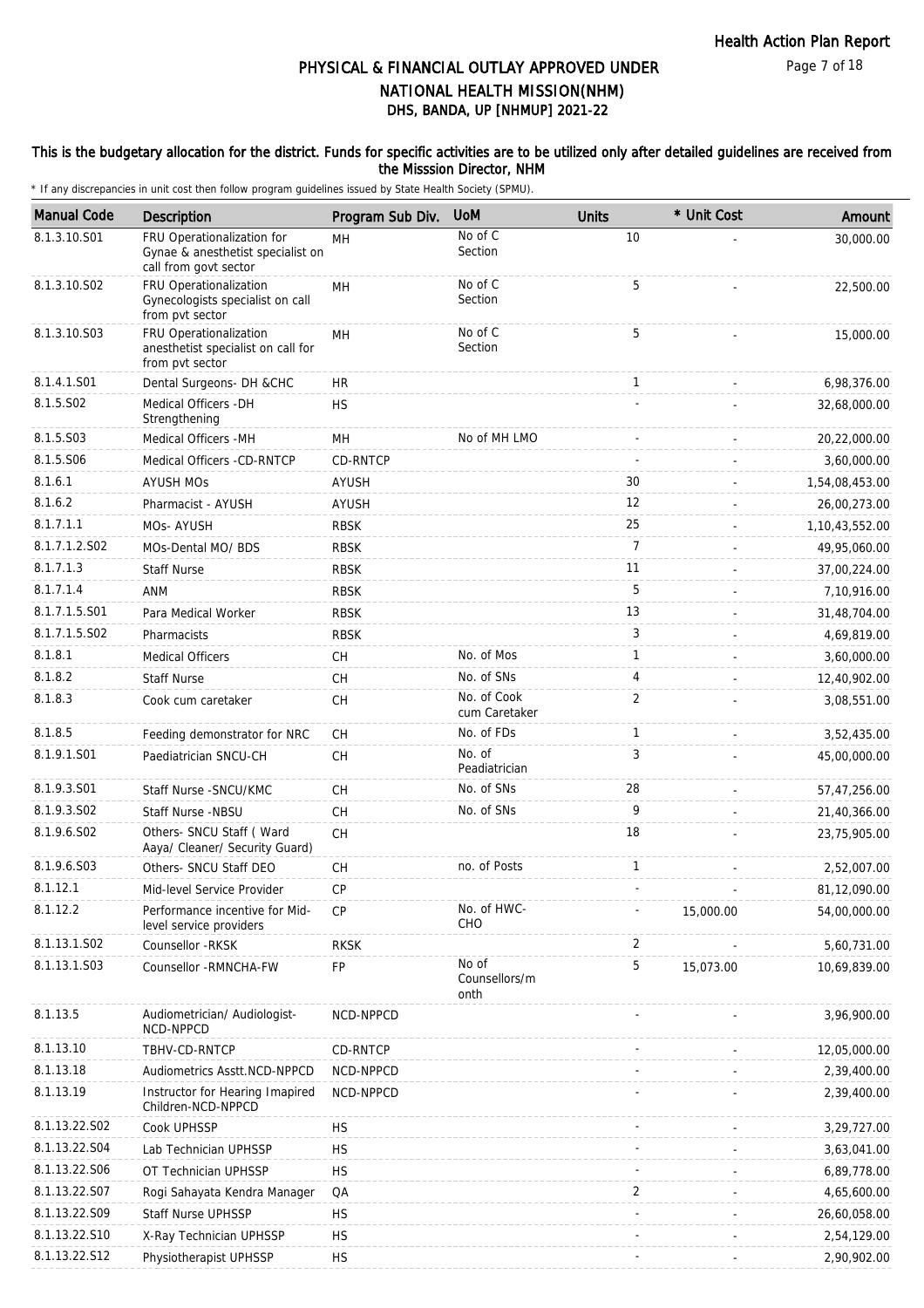Page 8 of 18

# DHS, BANDA, UP [NHMUP] 2021-22 PHYSICAL & FINANCIAL OUTLAY APPROVED UNDER NATIONAL HEALTH MISSION(NHM)

### This is the budgetary allocation for the district. Funds for specific activities are to be utilized only after detailed guidelines are received from the Misssion Director, NHM

| <b>Manual Code</b> | <b>Description</b>                                                                           | Program Sub Div.  | <b>UoM</b>                      | <b>Units</b>   | * Unit Cost  | Amount         |
|--------------------|----------------------------------------------------------------------------------------------|-------------------|---------------------------------|----------------|--------------|----------------|
| 8.1.13.22.S13      | Rogi Sahayata Kendra Operator                                                                | QA                |                                 | $\overline{2}$ |              | 3,34,682.00    |
| 8.1.13.22.S14      | Ward Aaya/Boy UPHSSP                                                                         | <b>HS</b>         |                                 |                |              | 24,72,958.00   |
| 8.1.14.1.S01       | MO (Blood Bank)                                                                              | <b>BLOOD CELL</b> |                                 |                |              | 3,60,000.00    |
| 8.1.14.1.S02       | MO (BCTV)                                                                                    | <b>BLOOD CELL</b> |                                 |                |              | 3,60,000.00    |
| 8.1.14.2           | <b>Staff Nurse</b>                                                                           | <b>BLOOD CELL</b> |                                 |                |              | 2,65,000.00    |
| 8.1.14.4.S01       | Lab Technician (BCTV)                                                                        | <b>BLOOD CELL</b> |                                 |                |              | 2,18,000.00    |
| 8.1.14.4.S02       | Lab Technician (BB)                                                                          | <b>BLOOD CELL</b> |                                 |                |              | 4,28,000.00    |
| 8.1.14.5.S01       | Others- Counsellor                                                                           | <b>BLOOD CELL</b> |                                 |                |              | 1,50,000.00    |
| 8.1.14.5.S03       | Others-Lab Attendant                                                                         | <b>BLOOD CELL</b> |                                 |                |              | 4,48,000.00    |
| 8.1.14.5.S04       | Others-Social Worker/PRO                                                                     | <b>BLOOD CELL</b> |                                 |                |              | 4,56,000.00    |
| 8.1.14.5.S06       | Others-Lab Attendant - BCTV                                                                  | <b>BLOOD CELL</b> |                                 |                |              | 2,43,000.00    |
| 8.1.16.2.S01       | Cold Chain Handlers                                                                          | RI                |                                 |                |              | 6,34,888.00    |
| 8.1.16.2.S02       | Technician / Trfeigerator<br>Machinic                                                        | R <sub>1</sub>    |                                 |                |              | 3,64,518.00    |
| 8.1.16.6.S01       | Data Entry Operator BB                                                                       | <b>BLOOD CELL</b> |                                 |                |              | 2,05,000.00    |
| 8.1.16.7.S01       | Driver BCTV                                                                                  | <b>BLOOD CELL</b> |                                 |                |              | 2,84,000.00    |
| 8.1.16.7.S02       | Sweeper- NCD- Blood bank                                                                     | <b>BLOOD CELL</b> |                                 |                |              | 1,44,000.00    |
| 8.1.16.7.S05       | Cleaner -NRC                                                                                 | СH                | no. of Posts                    | $\mathbf{1}$   |              | 1,78,831.00    |
| 8.1.16.7.S07       | Vaccine Store Keeper                                                                         | <b>RI</b>         |                                 |                |              | 3,52,989.00    |
| 8.4.5              | Performance reward if any                                                                    | FP                | No of Distrcts                  | 4              | 50,000.00    | 1,60,000.00    |
| 8.4.7              | Incentive to provider for PPIUCD FP<br>services @Rs 150 per PPIUCD<br>insertion              |                   | No of Cases                     | 4404           | 150.00       | 6,60,600.00    |
| 8.4.8              | Incentive to provider for PAIUCD FP<br>Services @Rs 150 per PAIUCD<br>insertion              |                   | No of Cases                     | 25             | 150.00       | 3,750.00       |
| 8.4.9              | Team based incentives for<br>Health & Wellness Centers<br>(H&WC Sub Center)                  | CP                | No of HWC                       |                | 11,000.00    | 39,60,000.00   |
| 8.4.10             | Team based incentives for<br><b>Health &amp; Wellness Centers</b><br>(H&WC PHC)              | <b>CP</b>         | No of HWC                       |                | 11,000.00    | 21, 13, 250.00 |
| 8.4.11             | Incentives under NVHCP for MO, CD-NVHCP<br>Pharmacist and LT                                 |                   |                                 |                |              | 1,05,000.00    |
| 8.4.12.S01         | HRP identification and follow up MH<br>for ANM                                               |                   | No of HRP                       | 3100           | 200.00       | 6,20,000.00    |
| 8.4.12.S03         | Performance based Incentives to FP<br>RMNCHA Counselors in Family<br>Planning                |                   | No of Cases                     | 470            | 50.00        | 23,500.00      |
| 8.4.12.S04         | RI Cold chain handlers incentive                                                             | -RI               | Lumpsump                        | 14             | 2,400.00     | 4,03,200.00    |
| 9.2.1.1.7          | Training of Staff Nurses/ANMs /<br>LHVs in SBA                                               | Nursing           |                                 | 1              | 10,86,520.00 | 10,86,520.00   |
| 9.2.1.2.4          | Orienation activities on vitamin A CH<br>supplemenation and Anemia<br>Mukta Bharat Programme |                   | No of Batch                     | 17             |              | 61,836.00      |
| 9.2.1.2.5          | Child Death Review Trainings                                                                 | CH                | No of Batch                     | 5              | 28,000.00    | 1,40,000.00    |
| 9.2.1.2.19         | 4 days Trainings on IYCF for<br>MOs, SNs, ANMs of all DPs and<br>SCs                         | <b>CH</b>         | No of Batch                     | 7              |              | 5,69,800.00    |
| 9.2.1.2.20         | Orientation on National<br>Deworming Day                                                     | <b>RKSK</b>       | per participant                 | 58             | 100.00       | 1,16,720.00    |
| 9.2.1.3.2.S01      | <b>Qtr.Review/orientation meeting</b><br>at Block Level for ANM                              | <b>FP</b>         | No of<br>Orientation<br>meeting | 32             | 1,000.00     | 32,000.00      |
| 9.2.1.3.17         | Training of Medical officers<br>(PPIUCD insertion training)                                  | <b>FP</b>         | No of Batch                     | 2              | 1,41,625.00  | 2,83,250.00    |
| 9.2.1.3.19         | Training of Nurses (Staff                                                                    |                   | No of batches                   | 5              | 85,550.00    | 4,28,625.00    |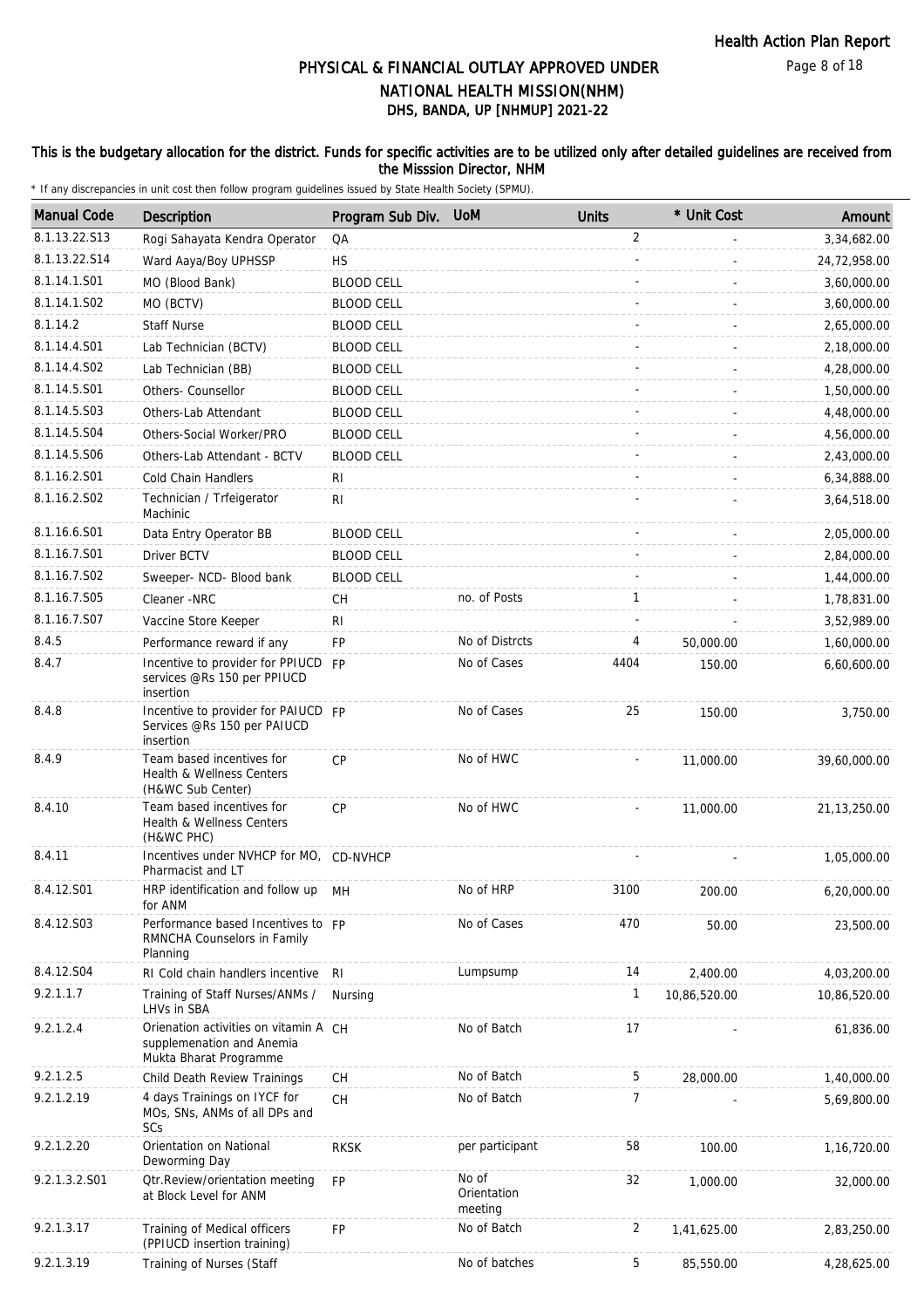### This is the budgetary allocation for the district. Funds for specific activities are to be utilized only after detailed guidelines are received from the Misssion Director, NHM

| <b>Manual Code</b>        | Description                                                                                                                           | Program Sub Div. | <b>UoM</b>            | <b>Units</b> | * Unit Cost | Amount       |
|---------------------------|---------------------------------------------------------------------------------------------------------------------------------------|------------------|-----------------------|--------------|-------------|--------------|
|                           | Nurse/LHV/ANM) (PPIUCD<br>insertion training)                                                                                         |                  |                       |              |             |              |
| 9.2.1.3.23                | Training of Medical officers<br>(Injectible Contraceptive<br>Trainings)                                                               | FP               | No of Batch           | $\mathbf{1}$ | 41,800.00   | 41,800.00    |
| 9.2.1.3.24                | Training of AYUSH doctors<br>(Injectible Contraceptive<br>Trainings)                                                                  | <b>FP</b>        | No of Batch           | $\mathbf{1}$ | 22,800.00   | 22,800.00    |
| 9.2.1.3.25                | Training of Nurses (Staff<br>Nurse/LHV/ANM) (Injectible<br>Contraceptive Trainings)                                                   | <b>FP</b>        | No of Batch           | 2            | 35,800.00   | 71,600.00    |
| 9.2.1.3.27.S01            | FP-LMIS training-Urban Staffs<br>and others                                                                                           | <b>FP</b>        |                       | $\mathbf{1}$ | 46,900.00   | 46,900.00    |
| 9.2.1.3.27.S02            | FP-LMIS training- ASHA Sangni<br>Refresher                                                                                            | <b>FP</b>        |                       | $\mathbf{1}$ | 4,900.00    | 4,900.00     |
| 9.2.1.4.13.C              | Any other (please specify) Kishor RKSK<br>Swasyhya Manch                                                                              |                  | No of Events          | 18           | 5,000.00    | 90,000.00    |
| 9.2.1.7.1.S01             | Training under Immunisation-<br><b>CCH</b>                                                                                            | R <sub>l</sub>   | Lumpsump              |              |             | 41,000.00    |
| 9.2.1.7.1.S02             | Training under Immunisation-<br>Data Handler                                                                                          | RI               | Lumpsump              |              |             | 5,000.00     |
| 9.2.1.7.1.S03             | Training under Immunisation-<br><b>Health Worker</b>                                                                                  | <b>RI</b>        | Lumpsump              |              |             | 3,69,600.00  |
| 9.2.2.6.1                 | Quality Assurance Training<br>(including training for internal<br>assessors at State and District<br>levels)                          | QA               | No of Batch           | $\mathbf{1}$ |             | 50,000.00    |
| 9.2.2.6.3                 | Kayakalp Trainings                                                                                                                    | QA               | <b>Districts</b>      | $\mathbf{1}$ | 33,000.00   | 33,000.00    |
| 9.2.2.7.2                 | Training cum review meeting for MIS<br>HMIS & MCTS at District level                                                                  |                  | No of<br>Participants |              |             | 41,580.00    |
| 9.2.2.7.3                 | Training cum review meeting for MIS<br>HMIS & MCTS at Block level                                                                     |                  | No of<br>Participants |              |             | 2,07,000.00  |
| 9.2.2.7.4                 | Training cum review meeting for MIS<br>HMIS & MCTS at Division Level                                                                  |                  | No of<br>Participants |              |             | 20,000.00    |
| 9.2.2.8.1                 | Training on CPCH for CHOs                                                                                                             | Nursing          | Lumpsump              | $\mathbf{1}$ |             | 56,13,000.00 |
| 9.2.2.8.2                 | Multi-skilling of ASHA, MPW ay<br>HWCs (SHC & PHC)                                                                                    | <b>CP</b>        | Lumpsump              |              |             | 15,10,000.00 |
| 9.2.2.8.5.S01             | Training of MPW and Asha                                                                                                              | CP               |                       |              |             | 3,80,000.00  |
| 9.2.2.8.5.SO <sub>2</sub> | Training of MO and SN                                                                                                                 | <b>CP</b>        |                       |              |             | 6,65,000.00  |
| 9.2.2.8.5.S03             | Cost of Yoga Sessions                                                                                                                 | CP               |                       |              |             | 4,65,750.00  |
| 9.2.3.1.1                 | Medical Officers (1 day)                                                                                                              | CD-IDSP          |                       |              |             | 69,920.00    |
| 9.2.3.1.5                 | Data Managers (2days)                                                                                                                 | CD-IDSP          |                       |              |             | 18,400.00    |
| 9.2.3.1.7                 | ASHA & MPWs, AWW &<br>Community volunteers (1 day)                                                                                    | CD-IDSP          |                       |              |             | 19,200.00    |
| 9.2.3.2.1                 | Training / Capacity Building<br>(Malaria)                                                                                             | CD-NVBDCP        |                       |              |             | 67,200.00    |
| 9.5.3.2.6                 | Training/sensitization of district<br>level officers on ELF and drug<br>distributors including peripheral<br>health workers (AES/ JE) | CD-NVBDCP        |                       |              |             | 2,14,000.00  |
| 9.2.3.4.1                 | Trainings under RNTCP                                                                                                                 | CD-RNTCP         |                       |              |             | 2,30,000.00  |
| 9.2.3.4.2                 | CME (Medical Colleges)                                                                                                                | CD-RNTCP         |                       |              |             | 50,000.00    |
| 9.2.3.5.5                 | 1 day training of DEO of the<br>Treatment sites (MTC/TCs)                                                                             | CD-NVHCP         |                       |              |             | 3,000.00     |
| 9.2.4.2.1                 | Training of PHC Medical Officers,<br>Nurses, Paramedical Workers &<br>Other Health Staff working<br>under NMHP                        | NCD-NMHP         | No of Distrcts        | 1            |             | 50,000.00    |
| 9.2.4.3.1                 | Training of doctors and staff at<br>DH Level under NPHCE                                                                              | NCD-NPHCE        |                       | $\mathbf{1}$ |             | 40,000.00    |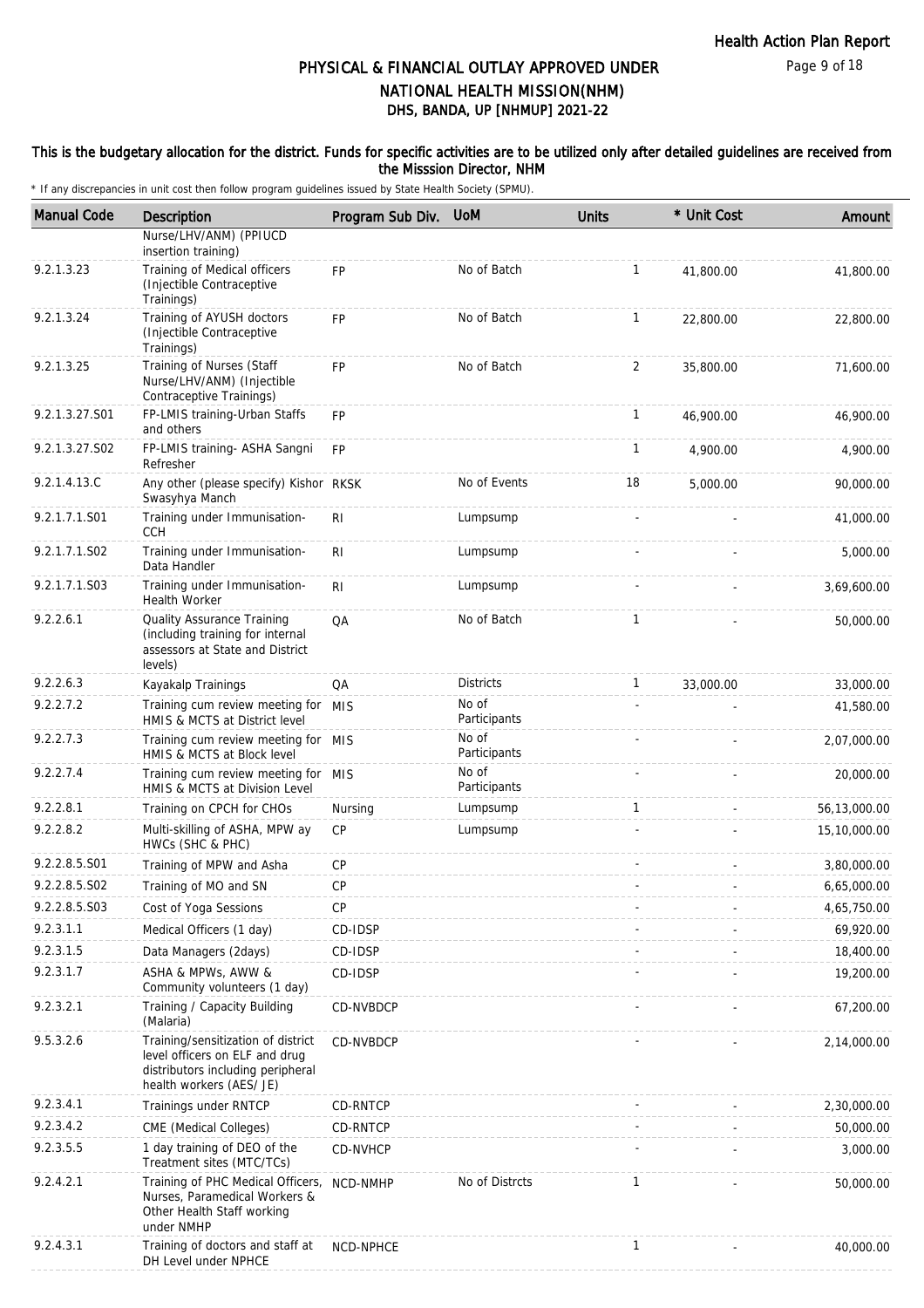Page 10 of 18

## DHS, BANDA, UP [NHMUP] 2021-22 PHYSICAL & FINANCIAL OUTLAY APPROVED UNDER NATIONAL HEALTH MISSION(NHM)

### This is the budgetary allocation for the district. Funds for specific activities are to be utilized only after detailed guidelines are received from the Misssion Director, NHM

| <b>Manual Code</b> | Description                                                                                                    | Program Sub Div.  | <b>UoM</b>         | <b>Units</b> | * Unit Cost | Amount       |
|--------------------|----------------------------------------------------------------------------------------------------------------|-------------------|--------------------|--------------|-------------|--------------|
| 9.2.4.4.1          | Trainings for District Tobacco<br><b>Control Centre</b>                                                        | NCD-NTCP          |                    | 1            |             | 1,00,000.00  |
| 9.2.4.5.2          | District NCD Cell                                                                                              | NCD-NPCDCS        |                    | 1            |             | 2,00,000.00  |
| 9.2.4.9            | Trainings of Medical Officers,<br>Health Workers and Programme<br>officers under NPCCHH                        | NCD-NPCCHH        |                    | 1            |             | 70,000.00    |
| 9.5.29.13.S04.02   | Scaling up Nurse Mentoring<br>Program Honorarium                                                               | Nursing           |                    | 1            |             | 4,80,000.00  |
| 9.5.29.13.S04.03   | Scaling up Nurse Mentoring<br>Program Yearly TA DA                                                             | Nursing           |                    | $\mathbf{1}$ |             | 24,000.00    |
| 9.5.29.13.S04.04   | Scaling up Nurse Mentoring<br>Program Register                                                                 | Nursing           |                    | 1            |             | 2.000.00     |
| 9.2.3.6.1          | Trainings of Medical Officers and CD-NRCP<br>Health Workers under NRCP                                         |                   |                    |              |             | 48,300.00    |
| 10.1.1.S01         | Community Base Maternal death MH<br>Review                                                                     |                   | No of CBMDR        | 108          |             | 64,800.00    |
| 10.1.1.S02         | Incentive for Ist Responder<br>Maternal Death                                                                  | <b>MH</b>         | No of<br>Responder | 32           |             | 32,000.00    |
| 10.1.2             | <b>Child Death Review</b>                                                                                      | <b>CH</b>         | No of Distrcts     | 1            |             | 6,81,450.00  |
| 10.2.4             | Microfilaria Survey - Lymphatic<br>Filariasis                                                                  | CD-NVBDCP         |                    |              |             | 50,000.00    |
| 10.2.5             | Monitoring & Evaluation (Post<br>MDA assessment by medical<br>colleges (Govt. & private)/ICMR<br>institutions) | CD-NVBDCP         |                    |              |             | 15,000.00    |
| 10.3.1.2           | Sentinel surveillance Hospital<br>recurrent                                                                    | <b>CD-NVBDCP</b>  |                    |              |             | 1,00,000.00  |
| 11.1.2.4.S01       | Celebration of New Born Care<br>Week                                                                           | <b>IEC</b>        | No of Distrcts     |              | 25,000.00   | 25,000.00    |
| 11.1.2.4.S02       | Celebration of Breastfeeding<br>Week                                                                           | <b>IEC</b>        |                    |              | 40,000.00   | 40,000.00    |
| 11.2.1.1           | Media Mix of Mid Media/ Mass<br>Media                                                                          | <b>IEC</b>        |                    | 9            |             | 50,000.00    |
| 11.1.3.1           | Media Mix of Mid Media/ Mass<br>Media                                                                          | <b>IEC</b>        |                    |              |             | 24,000.00    |
| 11.1.3.3           | IEC & promotional activities for<br>World Population Day<br>celebration                                        | <b>FP</b>         | No of Events       | 9            |             | 1,52,000.00  |
| 11.1.3.4           | IEC & promotional activities for<br>Vasectomy Fortnight celebration                                            | <b>FP</b>         | No of Events       | 9            |             | 92,000.00    |
| 11.1.3.6           | Any Other IEC/BCC activities FP                                                                                | <b>IEC</b>        |                    |              |             | 15,685.00    |
| 11.1.5.2           | Any other IEC/BCC activities<br>(Wall Painting, Banner & Poster)                                               | R <sub>l</sub>    | Lumpsump           |              |             | 1,75,860.00  |
| 11.1.6.1.S01       | Creating awareness on declining FP<br>sex ratio issue (PNDT)- Block<br>Level                                   |                   | No of Events       | 8            | 10,000.00   | 80,000.00    |
| 11.1.6.1.S02       | Creating awareness on declining FP<br>sex ratio issue (PNDT)- District<br>Level                                |                   | No of Events       | 1            | 25,000.00   | 25,000.00    |
| 11.1.6.1.S03       | Creating awareness on declining FP<br>sex ratio issue (PNDT)-Division<br>Level                                 |                   | No of Events       | $\mathbf{1}$ | 50,000.00   | 50,000.00    |
| 11.1.7.1           | Health Education & Publicity for<br><b>NIDDCP</b>                                                              | NCD-NIDDCP        | <b>Districts</b>   |              |             | 13,000.00    |
| 11.10.1.S04        | <b>VBD Promotional Activities</b>                                                                              | <b>BLOOD CELL</b> |                    |              |             | 30,000.00    |
| 11.2.4             | IEC activities for Health &<br>Wellness centre (H&WC)                                                          | <b>CP</b>         |                    |              |             | 56,75,000.00 |
| 11.3.4             | IEC/BCC under NRCP: Rabies<br>Awareness and DO'S and Don'ts<br>in the event of Animal Bites                    | CD-NRCP           |                    |              |             | 3,27,970.00  |
| 11.3.6             | IEC/BCC under NVHCP                                                                                            | CD-NVHCP          |                    |              |             | 40,000.00    |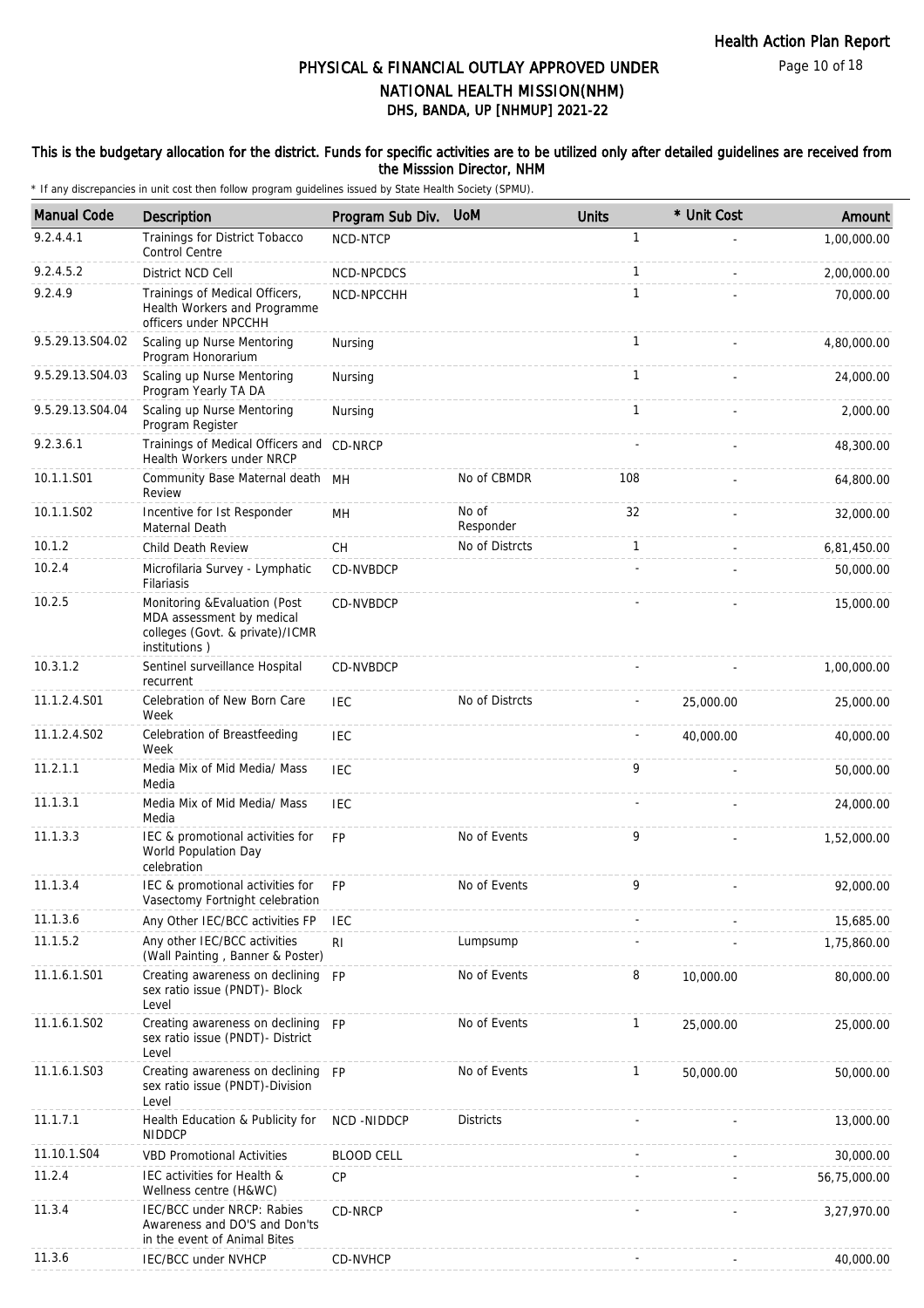Page 11 of 18

## DHS, BANDA, UP [NHMUP] 2021-22 PHYSICAL & FINANCIAL OUTLAY APPROVED UNDER NATIONAL HEALTH MISSION(NHM)

### This is the budgetary allocation for the district. Funds for specific activities are to be utilized only after detailed guidelines are received from the Misssion Director, NHM

| <b>Manual Code</b> | <b>Description</b>                                                                                                                                          | Program Sub Div. | <b>UoM</b>                  | <b>Units</b> | * Unit Cost | Amount       |
|--------------------|-------------------------------------------------------------------------------------------------------------------------------------------------------------|------------------|-----------------------------|--------------|-------------|--------------|
| 11.4.7             | <b>IEC on Climate Sensitive</b><br>Diseases at Block, District and<br>State level - Air pollution, Heat<br>and other relevant Climate<br>Sensitive diseases | NCD-NPCCHH       |                             | $\mathbf{1}$ |             | 1,00,000.00  |
| 11.2.7.4           | Places covered with hoardings/<br>bill boards/ signage etc.                                                                                                 | <b>IEC</b>       |                             |              | 4,500.00    | 4,32,000.00  |
| 11.2.7.5           | Usage of Folk media such as<br>Nukkad Natak/ mobile audio<br>visual services/ local radio etc.                                                              | <b>IEC</b>       |                             |              |             | 1,44,000.00  |
| 11.2.7.7           | State-level IEC Campaigns/Other IEC<br><b>IEC Campaigns</b>                                                                                                 |                  |                             |              |             | 2,70,000.00  |
| 11.3.1.1           | <b>IEC/BCC</b> for Malaria                                                                                                                                  | CD-NVBDCP        |                             |              |             | 35,000.00    |
| 11.3.1.2           | IEC/BCC for Social mobilization<br>(Dengue and Chikungunya)                                                                                                 | CD-NVBDCP        |                             |              |             | 20,000.00    |
| 11.3.1.4           | Specific IEC/BCC for Lymphatic<br>Filariasis                                                                                                                | CD-NVBDCP        |                             |              |             | 3,98,126.00  |
| 11.3.2.1           | IEC/BCC: Mass media, Outdoor<br>media, Rural media, Advocacy<br>media for NLEP                                                                              | CD-NLEP          |                             |              |             | 98,000.00    |
| 11.3.3.1           | ACSM (State & district)                                                                                                                                     | <b>CD-RNTCP</b>  |                             |              |             | 1,80,000.00  |
| 11.3.3.2           | TB Harega Desh Jeetega<br>Compaign                                                                                                                          | CD-RNTCP         |                             |              |             | 35,000.00    |
| 11.4.2.1           | Translation of IEC material and<br>distribution                                                                                                             | NCD-NMHP         | No of Distrcts              | $\mathbf{1}$ |             | 4,00,000.00  |
| 11.4.3.2           | Celebration of days-ie<br>International Day for older<br>persons                                                                                            | NCD-NPHCE        |                             | $\mathbf{1}$ |             | 2,00,000.00  |
| 11.4.4.1           | <b>IEC/SBCC for NTCP</b>                                                                                                                                    | NCD-NTCP         |                             | $\mathbf{1}$ |             | 7,00,000.00  |
| 11.4.5.2           | IEC/BCC for District NCD Cell                                                                                                                               | NCD-NPCDCS       | No of Distrcts              | $\mathbf{1}$ |             | 3,00,000.00  |
| 11.4.9.1.1         | <b>IEC for NPPCD</b>                                                                                                                                        | NCD-NPPCD        | Lumpsump                    |              |             | 1,00,000.00  |
| 11.2.7.2           | <b>Targeting Naturally Occurring</b><br>Gathering of People/ Health Mela                                                                                    | <b>IEC</b>       |                             |              |             | 5,91,000.00  |
| 12.1.1.1           | Printing of MDR formats                                                                                                                                     | MH               | No of format                | 120          |             | 3,600.00     |
| 12.1.1.2           | Printing of MCP cards, safe<br>motherhood booklets etc.                                                                                                     | MH               | No of MCP<br>card           | 66000        |             | 11,22,000.00 |
| 12.1.1.3           | Printing of labor room registers<br>and casesheets/ LaQshya related<br>printing                                                                             | MН               | No of Case<br>sheet         | 42400        |             | 4,24,000.00  |
| 12.1.1.4           | Printing cost for MAA<br>programme                                                                                                                          | CH               | No of Distrcts              | $\mathbf{1}$ |             | 17,748.00    |
| 12.1.1.5           | Any other (Printing of CAC<br>Format)                                                                                                                       | FP               | No of format                | 250          |             | 37,500.00    |
| 12.1.2.4           | Printing of Child Death Review<br>formats                                                                                                                   | <b>CH</b>        | No of format                | 62385        |             | 31,193.00    |
| 12.1.2.5           | Printing of compliance cards and<br>reporting formats for National<br>Iron Plus Initiative-for 6-59<br>months age group and for 5-10<br>years age group     | <b>CH</b>        | No of Register<br>/ Formats | 1            |             | 19,227.00    |
| 12.1.2.6           | Printing of IEC materials and<br>reporting formats etc. for<br>National Deworming Day                                                                       | <b>RKSK</b>      |                             | 8534         |             | 2,45,595.00  |
| 12.1.2.7           | Printing of IEC Materials and<br>monitoring formats for IDCF                                                                                                | CH               | No of Distrcts              | 1            |             | 1,18,000.00  |
| 12.1.2.10          | Printing (SNCU data<br>management)                                                                                                                          | <b>CH</b>        | No of Units                 | 1            |             | 1,00,000.00  |
| 12.1.2.11          | Printing of HBNC referral cards<br>and other formats                                                                                                        | <b>CH</b>        | No of format                | 409120       |             | 2,04,560.00  |
| 12.1.3.3           | Printing of FP Manuals,                                                                                                                                     | ${\sf FP}$       | Lumpsump                    | 1            |             | 2,68,150.00  |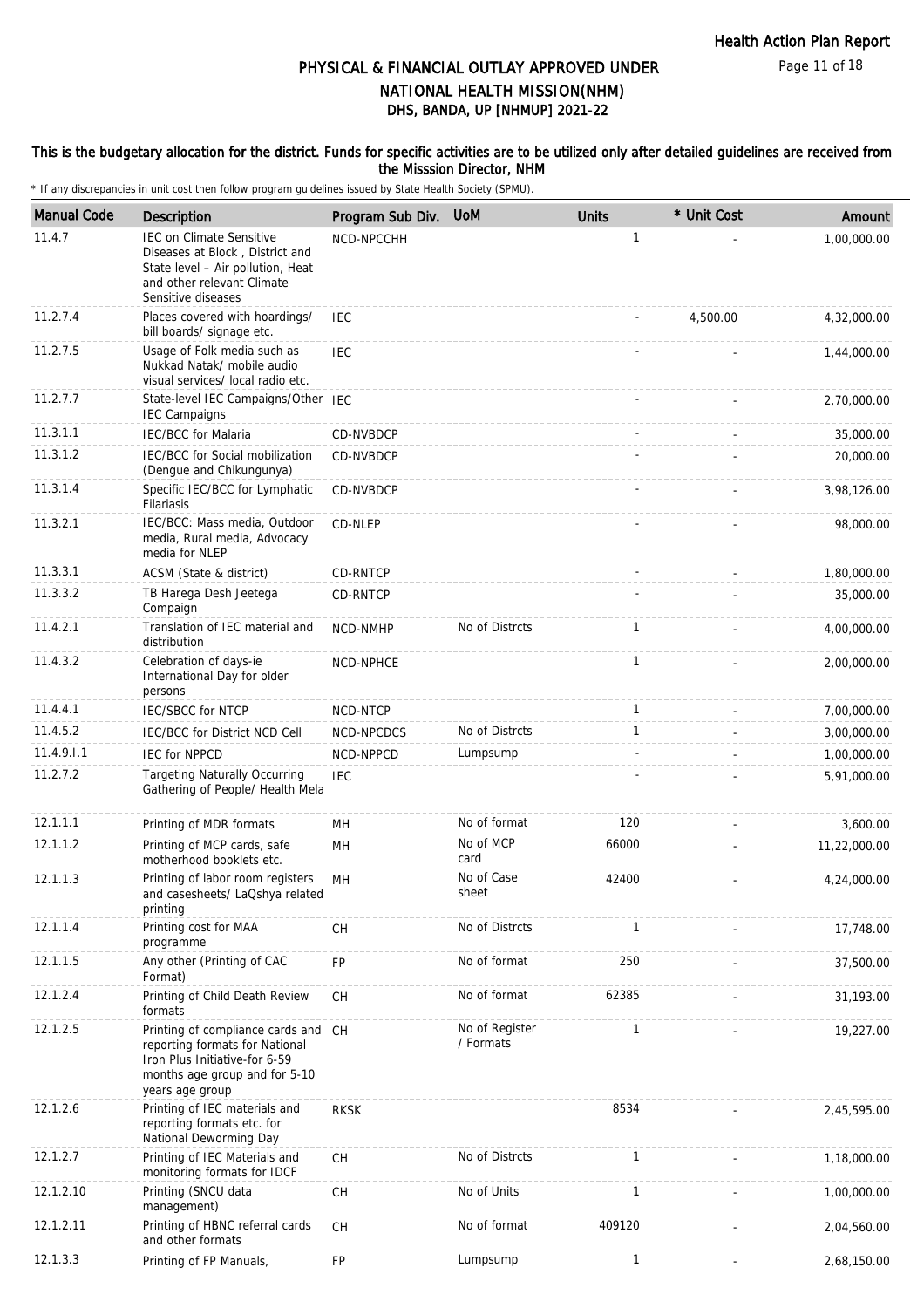Page 12 of 18

## DHS, BANDA, UP [NHMUP] 2021-22 PHYSICAL & FINANCIAL OUTLAY APPROVED UNDER NATIONAL HEALTH MISSION(NHM)

### This is the budgetary allocation for the district. Funds for specific activities are to be utilized only after detailed guidelines are received from the Misssion Director, NHM

| <b>Manual Code</b> | Description                                                                                 | Program Sub Div. | <b>UoM</b>                    | <b>Units</b> | * Unit Cost | Amount         |
|--------------------|---------------------------------------------------------------------------------------------|------------------|-------------------------------|--------------|-------------|----------------|
|                    | Guidelines, etc.                                                                            |                  |                               |              |             |                |
| 12.1.6.1           | Printing and dissemination of<br>Immunization cards, tally sheets,<br>monitoring forms etc. | RI.              | No of<br><b>Benificieries</b> | 64193        |             | 6,41,930.00    |
| 12.3.4             | Printing for formats/registers<br>under NVHCP                                               | CD-NVHCP         |                               |              |             | 11,000.00      |
| 12.3.5.1           | Printing of form P,L, S under<br>IDSP progrm                                                | CD-IDSP          |                               |              |             | 27,664.00      |
| 12.3.6             | Printing fo formats for<br>monitoring and surrveilence<br><b>NRCP</b>                       | CD-NRCP          |                               |              |             | 14,411.00      |
| 12.2.8.S02         | Printing of Sub Centre and<br><b>VHSNC Register</b>                                         | <b>CP</b>        |                               |              |             | 1,00,740.00    |
| 12.2.2.1           | Printing of ASHA diary                                                                      | <b>CP</b>        | No of ASHA &<br>AF            |              |             | 3,08,000.00    |
| 12.2.2.2           | Printing of ASHA Modules and<br>formats                                                     | <b>CP</b>        | Lumpsump                      |              |             | 74,450.00      |
| 12.2.2.3           | Printing of CBAC format                                                                     | CP               |                               |              |             | 23,76,000.00   |
| 12.2.3.1           | Printing of cards for screening of BLOOD CELL<br>children for hemoglobinopathies            |                  | Lumpsump                      |              |             | 50,000.00      |
| 12.2.4.1           | Printing of HMIS Formats                                                                    | <b>MIS</b>       | Lumpsump                      |              |             | 56,358.00      |
| 12.2.4.3           | Printing of MCTS follow-up<br>formats/ services due list/ work<br>plan                      | <b>MIS</b>       | No of ASHA                    | 1523         |             | 54,824.00      |
| 12.2.5.1           | Printing Activites for Ayushman<br>Bharat H&WC                                              | CP               | No.of Register                |              |             | 22,650.00      |
| 12.3.1.1           | Printing of forms/registers for<br>Lymphatic Filariasis                                     | CD-NVBDCP        |                               |              |             | 1,12,776.00    |
| 12.3.1.3           | Printing of recording and<br>reporting forms/registers for<br>Malaria                       | CD-NVBDCP        |                               |              |             | 25,000.00      |
| 12.3.2.1           | Printing works                                                                              | CD-NLEP          |                               |              |             | 25,000.00      |
| 12.3.3.1           | Printing (ACSM)                                                                             | CD-RNTCP         |                               |              |             | 2,60,000.00    |
| 12.3.3.2           | Printing                                                                                    | CD-RNTCP         |                               |              |             | 2,00,000.00    |
| 12.4.4.1           | Printing of Challan Books under<br><b>NTCP</b>                                              | NCD-NTCP         |                               | $\mathbf{1}$ |             | 21,000.00      |
| 12.4.5.1           | Patient referral cards at PHC<br>Level                                                      | NCD-NPCDCS       | No of PHC                     | $\mathbf{1}$ |             | 1,35,000.00    |
| 12.4.5.2           | Patient referral cards at Sub-<br>centre level                                              | NCD-NPCDCS       |                               |              |             | 3,56,250.00    |
| 13.2.1             | Assessments                                                                                 | QA               | No of Units                   |              | 8,000.00    | 16,000.00      |
| 13.2.2             | Kayakalp Awards                                                                             | QA               |                               | 6            |             | 5,00,000.00    |
| 14.1.1.3.S02       | Divisional Logistic Manager                                                                 | <b>FP</b>        |                               | $\mathbf{1}$ |             | 5,29,200.00    |
| 14.1.1.3.S03       | District Logistic Manager                                                                   | FP               |                               | $\mathbf{1}$ |             | 4,63,050.00    |
| 14.2.3.S01         | Implementation of FP-LMIS<br>Division- Transportation Cost                                  | <b>FP</b>        | Yearly                        | $\mathbf{1}$ | 1,61,555.00 | 1,61,555.00    |
| 14.2.3.S02         | Implementation of FP-LMIS<br>District-Transportation Cost                                   | <b>FP</b>        | Yearly                        | $\mathbf{1}$ | 74,973.00   | 74,973.00      |
| 14.2.4.1           | Alternative vaccine delivery in<br>hard to reach areas                                      | R <sub>l</sub>   | No of Session                 | 3960         | 200.00      | 7,92,000.00    |
| 14.2.5             | Alternative Vaccine Delivery in<br>other areas                                              | R <sub>l</sub>   | No of Session                 | 26880        | 90.00       | 24, 19, 200.00 |
| 14.2.6             | POL for vaccine delivery from<br>State to district and from district<br>to PHC/CHCs         | R <sub>l</sub>   | <b>Districts</b>              | 1            | 2,00,000.00 | 2,00,000.00    |
| 14.2.7             | Cold chain maintenance                                                                      | <b>RI</b>        | No of Points                  |              |             | 35,000.00      |
| 14.2.11            | Vehicle Hiring (NTEP)                                                                       | CD-RNTCP         |                               |              |             | 88,000.00      |
| 14.2.13            | Sample transportation cost<br>under NVHCP                                                   | CD-NVHCP         |                               |              |             | 12,000.00      |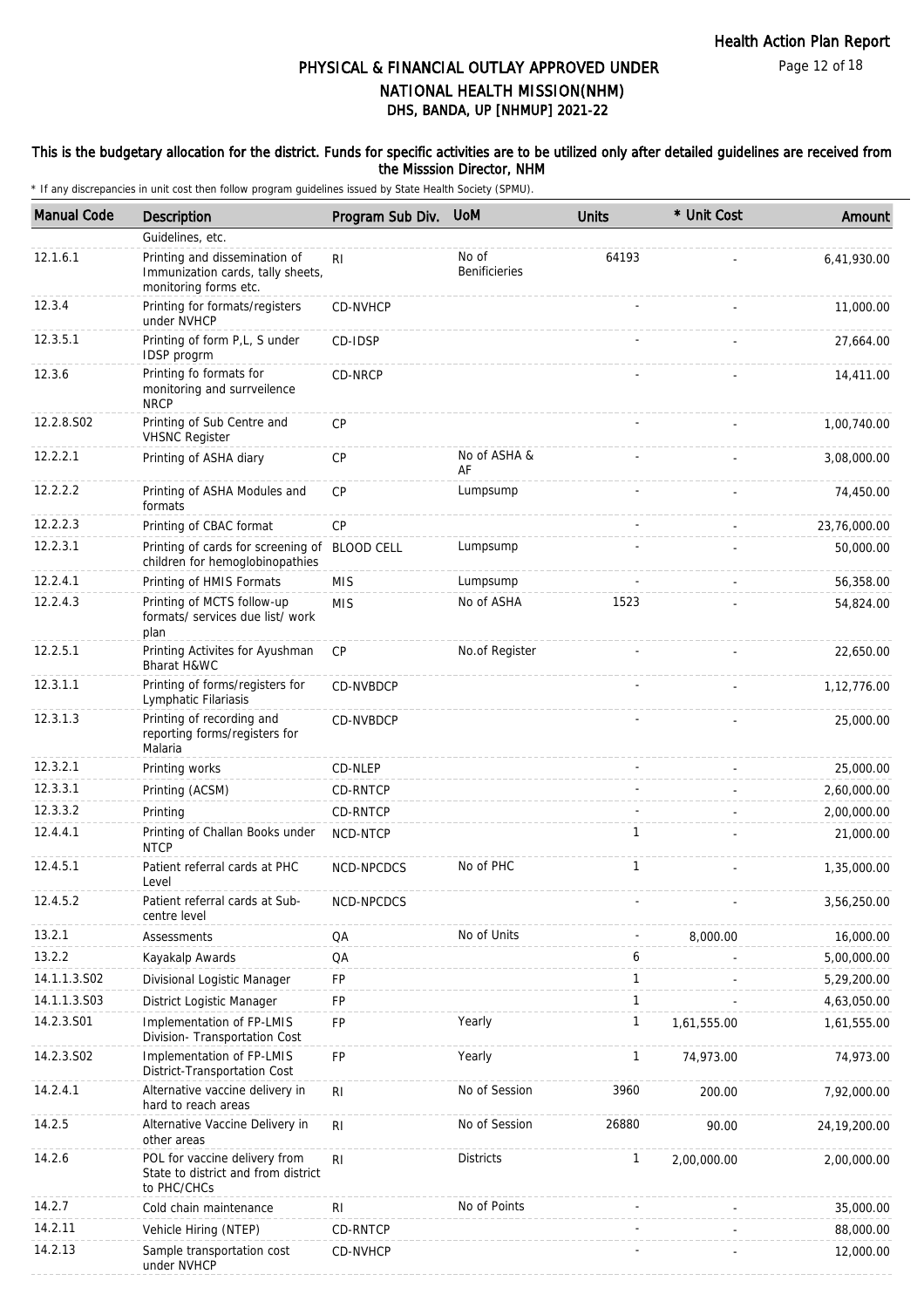Page 13 of 18

## DHS, BANDA, UP [NHMUP] 2021-22 PHYSICAL & FINANCIAL OUTLAY APPROVED UNDER NATIONAL HEALTH MISSION(NHM)

### This is the budgetary allocation for the district. Funds for specific activities are to be utilized only after detailed guidelines are received from the Misssion Director, NHM

| <b>Manual Code</b> | <b>Description</b>                                                                                                          | Program Sub Div. | <b>UoM</b>                                   | <b>Units</b> | * Unit Cost | Amount       |
|--------------------|-----------------------------------------------------------------------------------------------------------------------------|------------------|----------------------------------------------|--------------|-------------|--------------|
| 14.2.14.S01        | Other Oprational Cost for State,<br>Regional and District Drug Ware<br>Houses                                               | R <sub>l</sub>   |                                              |              |             | 11,66,148.00 |
| 15.4.2             | Reimbursement for cataract<br>operation for NGO and Private<br>Practitioners                                                | NCD-NPCB         | No of Cases                                  |              |             | 4,20,240.00  |
| 15.3.3.3           | Private Provider Incentive                                                                                                  | CD-RNTCP         |                                              |              |             | 6,20,400.00  |
| 15.3.1.2           | Inter-sectoral convergence                                                                                                  | CD-NVBDCP        |                                              |              |             | 5,000.00     |
| 16.1.1.1.1         | State                                                                                                                       | PM               |                                              | 27           |             | 8,100.00     |
| 16.1.1.4           | Prepare detailed operational plan RBSK<br>for RBSK across districts<br>(including cost of plan)                             |                  | No of Block                                  | 8            | 500.00      | 4,000.00     |
| 16.1.1.6           | To develop micro plan at sub-<br>centre level                                                                               | RI               | No of Sub<br>Centre                          | 277          | 100.00      | 27,700.00    |
| 16.1.1.7           | For consolidation of micro plans<br>at block level                                                                          | R <sub>l</sub>   | No of Block                                  | 12           | 1,000.00    | 12,000.00    |
| 16.1.2.1.6         | Review meetings/ workshops<br>under RKSK                                                                                    | <b>RKSK</b>      |                                              | 2            |             | 10,000.00    |
| 16.1.2.1.7         | RBSK Convergence/Monitoring<br>meetings                                                                                     | <b>RBSK</b>      | No of<br>Meetings                            | 3            | 500.00      | 12,000.00    |
| 16.1.2.1.14        | Quarterly review meetings<br>exclusive for RI at district level<br>with Block MOs, CDPO, and<br>other stake holders         | R <sub>l</sub>   | No. of<br>Participants                       | 200          |             | 20,000.00    |
| 16.1.2.1.15        | Quarterly review meetings<br>exclusive for RI at block level                                                                | R <sub>l</sub>   | Lumpsump                                     |              |             | 36,000.00    |
| 16.1.2.1.16        | <b>IDSP Meetings</b>                                                                                                        | CD-IDSP          |                                              |              |             | 6,000.00     |
| 16.1.2.1.17        | State Task Force, State<br>Technical Advisory Committee<br>meeting, District coordination<br>meeting (Lymphatic Filariasis) | CD-NVBDCP        |                                              |              |             | 60,000.00    |
| 16.1.2.1.21        | Medical Colleges (Any meetings)                                                                                             | CD-RNTCP         |                                              |              |             | 10,000.00    |
| 16.1.2.1.22        | Monthly meeting with the<br>hospital staff                                                                                  | NCD-NTCP         |                                              | $\mathbf{1}$ |             | 48,000.00    |
| 16.1.2.1.24        | Sensitization workshop/ Meeting<br>of the State Program Officers<br>and District level Health Officers                      | NCD-NPCCHH       |                                              | $\mathbf{1}$ |             | 25,000.00    |
| 16.1.2.1.28.S01    | District Level MDR Review<br>Meeting                                                                                        | MH               | No of District<br>level MDR<br>meetings      | 6            |             | 18,000.00    |
| 16.1.2.1.28.S02    | Divisional Level MDR Review<br>Meeting                                                                                      | MH               | No of<br>Divisional<br>Level MDR<br>Meetings | 4            |             | 40,000.00    |
| 16.1.2.2.3         | State/ District Quality Assurance<br>Unit (Monitoring & Supervision)                                                        | QA               |                                              |              |             | 7,80,000.00  |
| 16.1.2.2.8         | Monitoring & Supervision<br>(Lymphatic Filariasis)                                                                          | CD-NVBDCP        |                                              |              |             | 60,000.00    |
| 16.1.2.2.12        | District NCD Cell                                                                                                           | NCD-NPCDCS       |                                              | $\mathbf{1}$ |             | 2,00,000.00  |
| 16.1.2.2.13        | Supervision and Monitoring                                                                                                  | <b>CD-RNTCP</b>  |                                              |              |             | 4,00,000.00  |
| 16.1.2.2.16        | Monitoring and Surveillance<br>(review meetings, Travel) under<br><b>NRCP</b>                                               | CD-NRCP          |                                              |              |             | 50,000.00    |
| 16.1.2.S01         | Operational Cost and Mobilty<br>Support for District FPLMIS<br>Managers                                                     | <b>FP</b>        | <b>Districts</b>                             | 2            |             | 3,12,000.00  |
| 16.1.3.1.1         | Mobility Support for SPMU/State                                                                                             | ME               |                                              |              |             | 1,14,000.00  |
| 16.1.3.1.4         | Mobility Costs for ASHA<br>Resource Centre/ASHA<br>Mentoring Group (Kindly Specify)                                         | CP               |                                              |              |             | 48,000.00    |
| 16.1.3.1.9         | Mobility support for Rapid                                                                                                  | CD-NVBDCP        |                                              |              |             | 67,500.00    |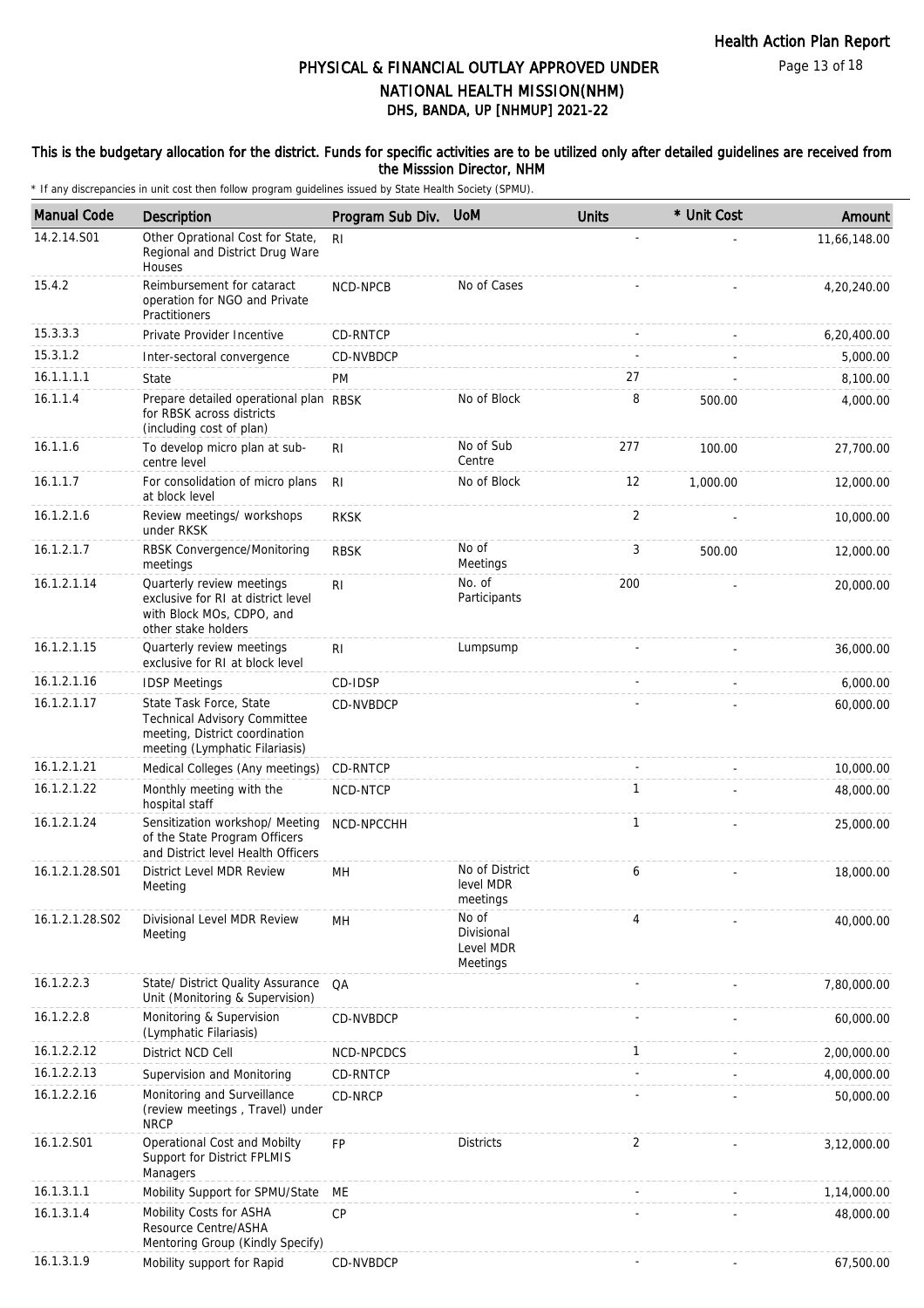### This is the budgetary allocation for the district. Funds for specific activities are to be utilized only after detailed guidelines are received from the Misssion Director, NHM

| <b>Manual Code</b> | Description                                                                                                                                           | Program Sub Div. UoM |                                                                 | <b>Units</b> | * Unit Cost | Amount       |
|--------------------|-------------------------------------------------------------------------------------------------------------------------------------------------------|----------------------|-----------------------------------------------------------------|--------------|-------------|--------------|
|                    | Response Team                                                                                                                                         |                      |                                                                 |              |             |              |
| 16.1.3.1.13        | Vehicle Operation (POL) (NTEP)                                                                                                                        | CD-RNTCP             |                                                                 |              |             | 6,85,000.00  |
| 16.1.3.1.14        | Vehicle hiring (NTEP)                                                                                                                                 | CD-RNTCP             |                                                                 |              |             | 5,94,000.00  |
| 16.1.3.1.18.2      | Hiring of Operational Vehicle<br>under NTCP                                                                                                           | NCD-NTCP             |                                                                 | $\mathbf{1}$ |             | 4,80,000.00  |
| 16.1.3.3.1         | PM activities for World<br>Population Day' celebration<br>(Only mobility cost): funds<br>earmarked for district level<br>activities                   | <b>FP</b>            | No of Events                                                    | 1            | 20,000.00   | 20,000.00    |
| 16.1.3.3.2         | PM activities for Vasectomy<br>Fortnight celebration (Only<br>mobility cost): funds earmarked<br>for district level activities                        | <b>FP</b>            | No of Events                                                    | $\mathbf{1}$ | 5,000.00    | 5,000.00     |
| 16.1.3.3.3.S01     | Mobility Support for District -<br>M&E                                                                                                                | ME                   | 02 Taxis hired<br>at Dist. for SS<br>@33000/Vehic<br>le         | 36           | 33,000.00   | 11,88,000.00 |
| 16.1.3.3.3.S03     | Mobilty Support for CHO TA/DA                                                                                                                         | <b>CP</b>            | No. of CHO                                                      |              | 500.00      | 7,20,000.00  |
| 16.1.3.3.5         | Mobility Costs for ASHA<br>Resource Centre/ASHA<br>Mentoring Group (Kindly Specify)                                                                   | CP                   |                                                                 |              |             | 10,000.00    |
| 16.1.3.3.7         | Mobility Support for supervision<br>for district level officers.                                                                                      | <b>RI</b>            | No of Distrcts                                                  |              |             | 2,25,000.00  |
| 16.1.3.3.8         | MOBILITY: Travel Cost, POL,<br>etc. during outbreak<br>investigations and field visits for<br>monitoring programme activities<br>at DSU on need basis | CD-IDSP              |                                                                 |              |             | 2,70,000.00  |
| 16.1.3.3.9         | Monitoring, Evaluation &<br>Supervision & Epidemic<br>Preparedness (Only Mobility<br>Expenses)                                                        |                      |                                                                 |              |             | 1,98,000.00  |
| 16.1.3.3.10        | Travel expenses - Contractual<br>Staff at District level                                                                                              | CD-NLEP              |                                                                 |              |             | 25,000.00    |
| 16.1.3.3.11        | Mobility Support: District Cell                                                                                                                       | CD-NLEP              |                                                                 |              |             | 1,50,000.00  |
| 16.1.3.3.12        | Medical Colleges (All service<br>delivery to be budgeted under<br>B.30)                                                                               | CD-RNTCP             |                                                                 |              |             | 12,000.00    |
| 16.1.3.3.13        | Miscellaneous/ Travel                                                                                                                                 | NCD-NMHP             |                                                                 | ı            |             | 5,00,000.00  |
| 16.1.3.3.14        | <b>Enforcement Squads</b>                                                                                                                             | NCD-NTCP             |                                                                 | 1            |             | 10,000.00    |
| 16.1.3.3.16        | District NCD Cell (TA, DA, POL)                                                                                                                       | NCD-NPCDCS           |                                                                 | $\mathbf{1}$ |             | 2,00,000.00  |
| 16.1.3.3.17.S01    | Mission Parivar Vikas Campaign                                                                                                                        | FP                   | No of<br>Campaign                                               | 28           | 1,000.00    | 28,000.00    |
| 16.1.3.3.17.S04    | Mobility Support for District<br>Maternal Health Consultant                                                                                           | MH                   | No fo<br>Mentoring &<br>Support visit                           | 12           |             | 1,20,000.00  |
| 16.1.3.4.1         | PM activities for World<br>Population Day' celebration<br>(Only mobility cost): funds<br>earmarked for block level<br>activities                      | FP                   | No of Events                                                    | 8            | 1,000.00    | 8,000.00     |
| 16.1.3.4.2         | PM activities for Vasectomy<br>Fortnight celebration (Only<br>mobility cost): funds earmarked<br>for block level activities                           | FP                   | No of Events                                                    | 8            | 1,000.00    | 8,000.00     |
| 16.1.3.4.3.S01     | Mobility for Supportive<br>Supervision At Block Level-M&E                                                                                             | МE                   | 01 Taxi hired<br>at Block level<br>for SS<br>@33000/Vehic<br>le |              | 33,000.00   | 31,68,000.00 |
| 16.1.3.4.3.S02     | Mobility Support &                                                                                                                                    | CP                   | No. of BCPM                                                     |              | 5,100.00    | 4,89,600.00  |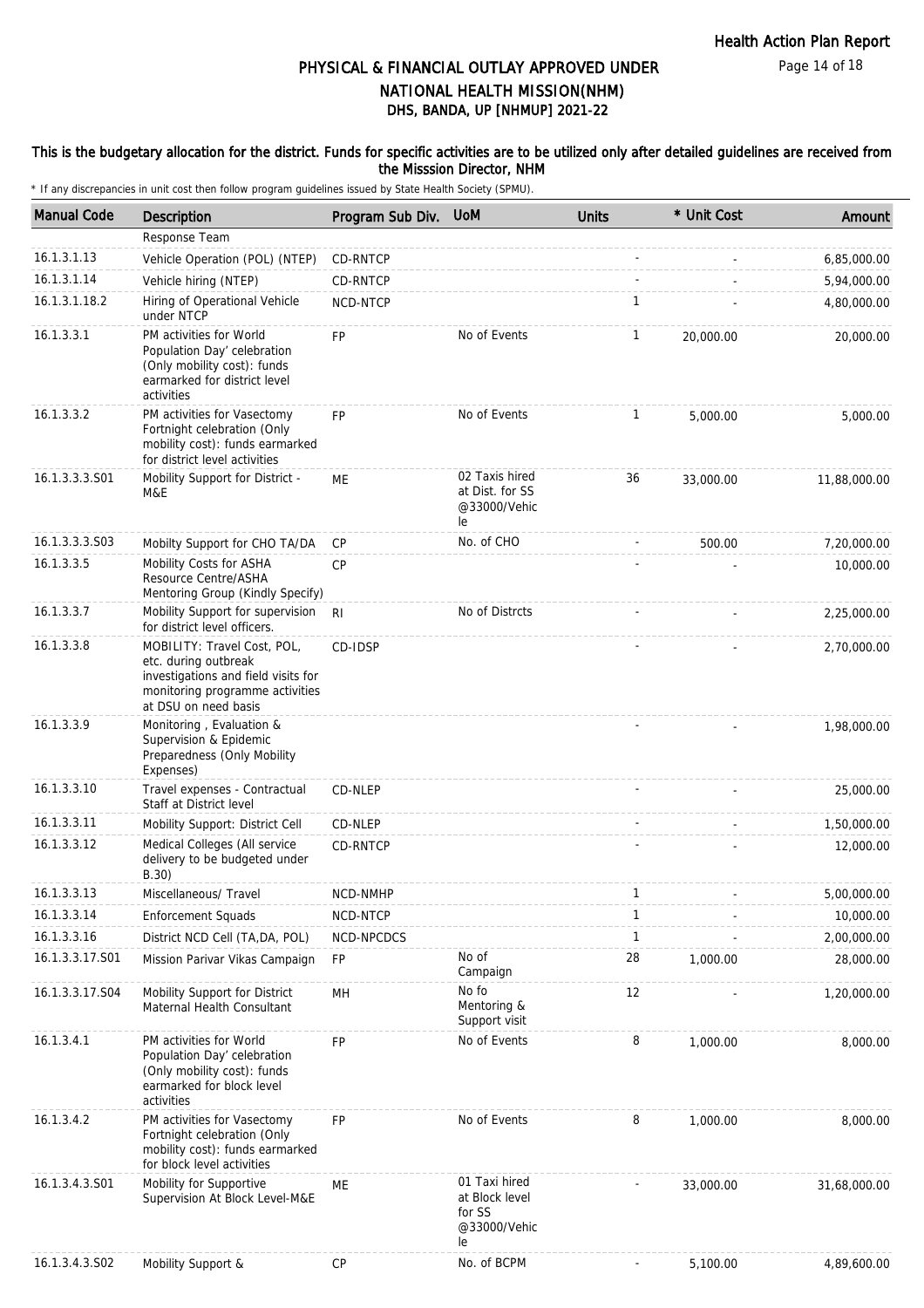Page 15 of 18

## DHS, BANDA, UP [NHMUP] 2021-22 PHYSICAL & FINANCIAL OUTLAY APPROVED UNDER NATIONAL HEALTH MISSION(NHM)

### This is the budgetary allocation for the district. Funds for specific activities are to be utilized only after detailed guidelines are received from the Misssion Director, NHM

| <b>Manual Code</b> | <b>Description</b>                                                                                       | Program Sub Div. | <b>UoM</b>                          | <b>Units</b> | * Unit Cost | Amount       |
|--------------------|----------------------------------------------------------------------------------------------------------|------------------|-------------------------------------|--------------|-------------|--------------|
|                    | Commnication cost for BCPM                                                                               |                  |                                     |              |             |              |
| 16.1.3.4.5.S01     | Communication Cost for HWC<br>Staff                                                                      | CP               |                                     |              |             | 6,00,000.00  |
| 16.1.4.1.1         | JSY Administrative Expenses                                                                              | MН               | As per<br><b>Deliveries</b><br>Load |              |             | 25,34,560.00 |
| 16.1.4.1.5         | Office expenses on telephone,<br>fax, Broadband Expenses &<br><b>Other Miscellaneous</b><br>Expenditures | CD-IDSP          |                                     |              |             | 1,32,000.00  |
| 16.1.4.1.6         | contingency support                                                                                      | CD-NVBDCP        |                                     |              |             | 50,000.00    |
| 16.1.4.1.10        | Office Operation (Miscellaneous)                                                                         | CD-RNTCP         |                                     |              |             | 2,50,000.00  |
| 16.1.4.1.11        | Tobacco Cessation Centre (TCC): NCD-NTCP<br>Office Expenses                                              |                  |                                     | 1            |             | 1,00,000.00  |
| 16.1.4.2.1         | District Quality Assurance Unit<br>(Operational cost)                                                    | QA               |                                     |              |             | 8,52,000.00  |
| 16.1.4.2.4         | Office operation & Maintenance - CD-NLEP<br><b>District Cell</b>                                         |                  |                                     |              |             | 35,000.00    |
| 16.1.4.2.5         | District Cell - Consumables                                                                              | CD-NLEP          |                                     |              |             | 30,000.00    |
| 16.1.4.2.6         | Operational expenses of the<br>district centre : rent, telephone<br>expenses, website etc.               | NCD-NMHP         |                                     | 1            |             | 10,000.00    |
| 16.1.4.2.8         | District Tobacco Control Cell<br>(DTCC): Misc./Office Expenses                                           | <b>NCD-NTCP</b>  |                                     | $\mathbf{1}$ |             | 5,00,000.00  |
| 16.1.4.2.9         | District NCD Cell (Contingency)                                                                          | NCD-NPCDCS       |                                     | $\mathbf{1}$ |             | 1,00,000.00  |
| 16.1.4.3.1         | SNCU Data management<br>(excluding HR)                                                                   | <b>CH</b>        | No of Units                         | 1            | 1,00,000.00 | 60,000.00    |
| 16.1.5.2.1         | Minor repairs and AMC of<br>IT/office equipment supplied<br>under IDSP                                   | CD-IDSP          |                                     |              |             | 10,000.00    |
| 16.1.5.2.4         | Vehicle Operation (Maintenance)                                                                          | <b>CD-RNTCP</b>  |                                     |              |             | 45,000.00    |
| 16.1.5.2.6         | SVHMU: Non-recurring<br>Equipment- (computer, printer<br>photocopier scanner etc)                        | CD-NVHCP         |                                     |              |             | 80,000.00    |
| 16.1.5.3.1         | PM activities under Micronutrient RI<br>Supplementation Programme                                        |                  | Lumpsump                            |              |             | 2,00,000.00  |
| 16.1.5.3.3         | Concurrent Audit system                                                                                  | FD               |                                     |              |             | 1,02,000.00  |
| 16.1.5.3.7         | Epidemic preparedness (Dengue CD-NVBDCP<br>& Chikungunya)                                                |                  |                                     |              |             | 35,000.00    |
| 16.1.5.3.16.S05    | DPMU Operational Cost                                                                                    | HR               |                                     | 1            |             | 13,76,220.00 |
| 16.1.5.3.16.S06    | <b>BPMU Oprational Cost</b>                                                                              | <b>HR</b>        |                                     | 8            |             | 16,66,944.00 |
| 16.1.5.3.16.S09    | Oprational Cost for RBSK                                                                                 | <b>RBSK</b>      | No of DEIC<br>Manager               | 1            | 10,000.00   | 10,000.00    |
| 16.1.5.3.16.S10    | Operational cost of RBSK-MHT                                                                             | <b>RBSK</b>      | No of Team                          | 16           | 14,000.00   | 2,24,000.00  |
| 16.1.5.3.16.S15    | Office & Administrative Expence<br>for State & District Rabies<br>Program                                | CD-NRCP          |                                     |              |             | 12,000.00    |
| 16.1.5.3.16.S18    | Office operational cost & other<br>office expences unedr NPCB                                            | NCD-NPCB         |                                     |              |             | 1,00,000.00  |
| 16.1.5.3.16.S22.   | Annual Maint. & operation of<br>WIC/WIF at state and division<br>level under RI                          | RI               | No of Points                        | 1            | 40,000.00   | 40,000.00    |
| 16.1.5.3.16.S22.   | Electrictity Bill of WIC/WIF at<br>state and division level under RI                                     | R <sub>l</sub>   | No of Points                        | 1            | 1,00,000.00 | 1,00,000.00  |
| 16.1.5.3.16.S22.   | Pol & Opex of DG set of Vaccine<br>Storage at state and division<br>level under RI                       | R <sub>l</sub>   | No of Points                        |              | 2,00,000.00 | 2,00,000.00  |
| 16.1.5.3.16.S22.   | Pol & Opex of DG set of Vaccine RI<br>Storage at District level & other<br>Cold Chain Point under RI     |                  | <b>Districts</b>                    |              | 1,20,000.00 | 1,20,000.00  |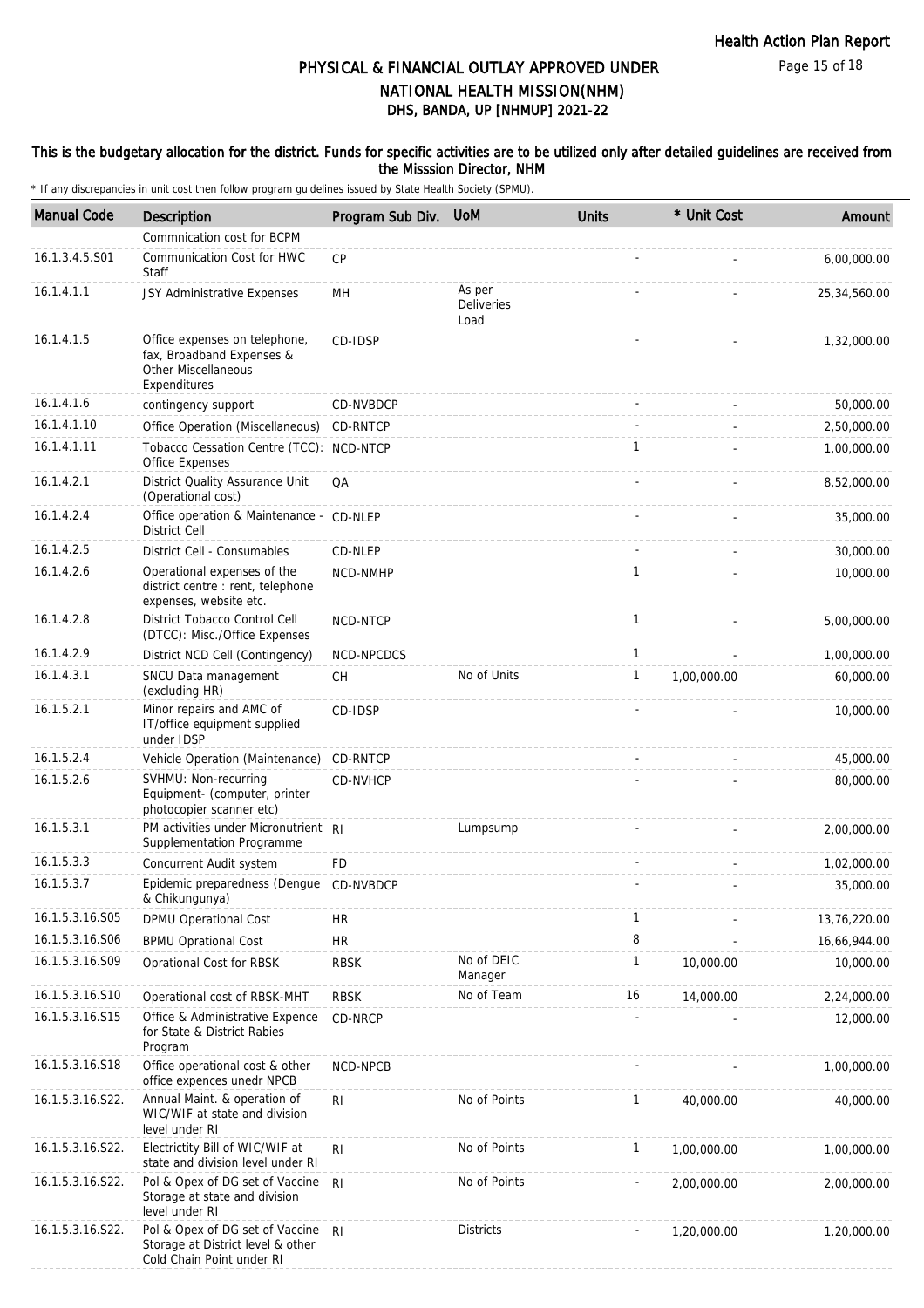### This is the budgetary allocation for the district. Funds for specific activities are to be utilized only after detailed guidelines are received from the Misssion Director, NHM

| <b>Manual Code</b> | Description                                                                      | Program Sub Div. | <b>UoM</b>                           | <b>Units</b> | * Unit Cost | Amount         |
|--------------------|----------------------------------------------------------------------------------|------------------|--------------------------------------|--------------|-------------|----------------|
| 16.1.5.3.16.S25    | Operational Cost for District<br>Maternal Health Consultant                      | MH               | No of monthly<br>operational<br>cost |              |             | 1,20,000.00    |
| 16.2.1.S01         | Divisional Data Assistant                                                        | FP               | No of<br>HR/MONTH                    | $\mathbf{1}$ | 25,358.00   | 3,19,511.00    |
| 16.2.1.S02         | Data Entry Operator                                                              | FP               | No of<br>HR/MONTH                    | $\mathbf{1}$ | 14,071.00   | 2,55,259.00    |
| 16.2.1.S11         | Contigency District PCPNDT Cell                                                  | <b>FP</b>        | No of<br>District/Month              | 1            | 5,000.00    | 5,000.00       |
| 16.2.1.S12         | Contigency Division PCPNDT Cell FP                                               |                  | No of<br>Div/Month                   | $\mathbf{1}$ | 10,000.00   | 10,000.00      |
| 16.2.2.S02         | Division Level Mobility Support<br>for PNDT Team                                 | FP               | No of Division                       | $\mathbf{1}$ | 10,000.00   | 10,000.00      |
| 16.2.2.S03         | District Level Mobility Support<br>for PNDT Team                                 | FP               | No of Distrcts                       | $\mathbf{1}$ | 50,000.00   | 50,000.00      |
| 16.3.2.S01         | Mobility Support for HMIS &<br><b>MCTS Block Level</b>                           | <b>MIS</b>       |                                      | 8            |             | 28,800.00      |
| 16.3.2.S02         | Mobility Support for HMIS &<br><b>MCTS Division Level</b>                        | <b>MIS</b>       |                                      |              |             | 1,76,400.00    |
| 16.3.3.S01         | Operational cost for HMIS &<br>MCTS-AMC                                          | <b>MIS</b>       |                                      |              |             | 88,000.00      |
| 16.3.3.S02         | Operational cost for HMIS &<br>MCTS-Internet                                     | <b>MIS</b>       |                                      |              |             | 1,50,000.00    |
| 16.3.3.S03         | Operational cost for HMIS &<br>MCTS-Office Expenditure                           | <b>MIS</b>       |                                      |              |             | 1,98,000.00    |
| 16.3.3.S04         | Operational cost for HMIS &<br>MCTS-Recurring Charges for<br><b>ANMOL Tablet</b> | <b>MIS</b>       |                                      | 300          |             | 10,80,000.00   |
| 16.4.2.1.1.S01     | District Programme Manager                                                       | <b>HR</b>        |                                      | $\mathbf{1}$ |             | 6,61,632.00    |
| 16.4.2.1.1.S02     | <b>District Community Process</b><br>Manager                                     | <b>HR</b>        |                                      | $\mathbf{1}$ |             | 2,39,850.00    |
| 16.4.2.1.1.S04     | District Accounts Manager                                                        | <b>HR</b>        |                                      | $\mathbf{1}$ |             | 5,38,488.00    |
| 16.4.2.1.1.S05     | District Data Cum Account<br>Assistant                                           | <b>HR</b>        |                                      | $\mathbf{1}$ |             | 3,67,548.00    |
| 16.4.2.1.1.S06     | DEIC manager                                                                     | <b>RBSK</b>      |                                      | $\mathbf{1}$ |             | 5,02,080.00    |
| 16.4.2.1.1.S09     | Support Staff                                                                    | <b>HR</b>        |                                      | $\mathbf{1}$ |             | 2,00,775.00    |
| 16.4.2.1.2.S02     | District Consultant (MH)                                                         | MН               | No of District<br>Consultant MH      | 1            |             | 5,29,200.00    |
| 16.4.2.1.2.S03     | Division Consultant Quality<br>Assurance                                         | QA               |                                      | $\mathbf{1}$ |             | 6,84,600.00    |
| 16.4.2.1.2.S04     | District Hospital Quality Manager                                                | QA               |                                      | 2            |             | 11,21,010.00   |
| 16.4.2.1.2.S05     | <b>District Consultant Quality</b><br>Assurance                                  | QA               |                                      | $\mathbf{1}$ |             | 6,08,600.00    |
| 16.4.2.1.5.S01     | M & E Officer                                                                    | <b>MIS</b>       |                                      |              |             | 6,25,118.00    |
| 16.4.2.1.5.S02     | M & E Assistant                                                                  | <b>MIS</b>       |                                      |              |             | 2,29,739.00    |
| 16.4.2.1.8.S01     | Programme cum Admin. Asst.                                                       | QA               |                                      | 2            |             | 4,39,045.00    |
| 16.4.2.2.2.S01     | District Epidemiologist-CD-IDSP                                                  | CD-IDSP          |                                      |              |             | 1,65,000.00    |
| 16.4.2.2.4.S01     | Sr PMDT-TB HIV Coodinators                                                       | CD-RNTCP         |                                      |              |             | 56,030.00      |
| 16.4.2.2.4.S02     | PPM Coordinator-RNTCP                                                            | CD-RNTCP         |                                      |              |             | 4,69,000.00    |
| 16.4.2.2.4.S03     | District Programme Coordinator-<br>RNTCP                                         | CD-RNTCP         |                                      |              |             | 5,59,000.00    |
| 16.4.2.2.5.S01     | District Data Manager-CD-IDSP                                                    | CD-IDSP          |                                      |              |             | 60,900.00      |
| 16.4.2.2.6.S01     | Senior Treatment<br>Supervisor(STS)                                              | CD-RNTCP         |                                      |              |             | 47,24,520.00   |
| 16.4.2.2.6.S03     | Senior TB Lab Supervisor(STLS)                                                   | CD-RNTCP         |                                      |              |             | 20,20,520.00   |
| 16.4.2.2.7.S01     | Accountant- Full time                                                            | CD-RNTCP         |                                      |              |             | 3,85,000.00    |
| 16.4.3.1.1.S01     | Block Programme Manager                                                          | <b>HR</b>        |                                      | 8            |             | 32, 34, 624.00 |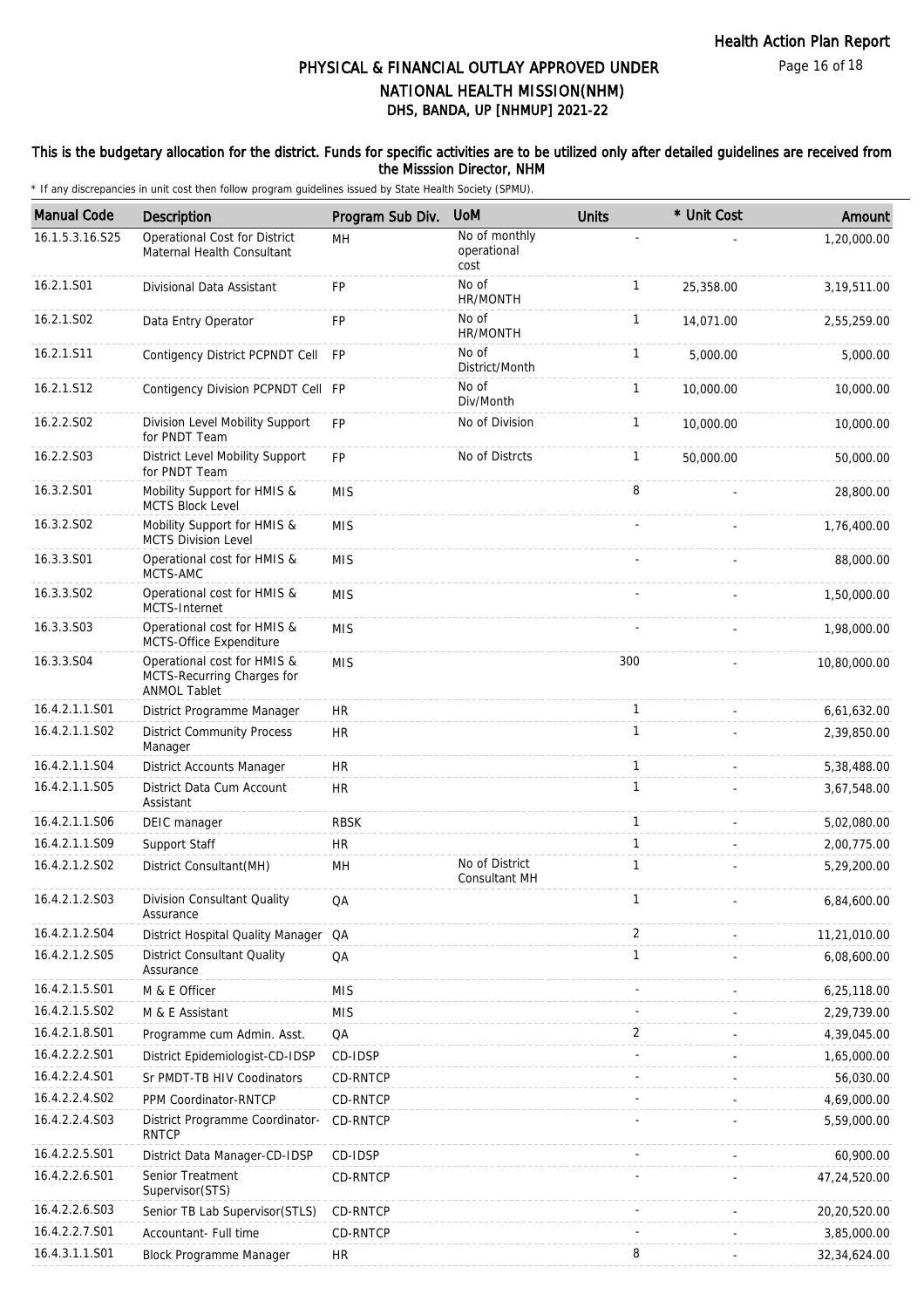Page 17 of 18

# DHS, BANDA, UP [NHMUP] 2021-22 PHYSICAL & FINANCIAL OUTLAY APPROVED UNDER NATIONAL HEALTH MISSION(NHM)

### This is the budgetary allocation for the district. Funds for specific activities are to be utilized only after detailed guidelines are received from the Misssion Director, NHM

| <b>Manual Code</b> | <b>Description</b>                                                         | Program Sub Div. UoM |                          | <b>Units</b> | * Unit Cost | Amount       |
|--------------------|----------------------------------------------------------------------------|----------------------|--------------------------|--------------|-------------|--------------|
| 16.4.3.1.1.S02     | <b>Block Account Manager</b>                                               | <b>HR</b>            |                          | 8            |             | 26,73,408.00 |
| 16.4.3.1.1.S03     | <b>Block Community Process</b><br>Manager                                  | CP                   |                          |              |             | 20,95,654.00 |
| 16.4.3.1.9.S03     | Data Entry Operator-HR                                                     | <b>HR</b>            |                          | 2            |             | 5,57,040.00  |
| 16.4.3.1.9.S04     | Data Entry Operator-MCTS OPR<br>820 MIS                                    | <b>MIS</b>           |                          | 8            |             | 21,09,312.00 |
| 16.4.3.1.9.S05     | Data Entry Operator-MIS<br>Outsource                                       | <b>MIS</b>           |                          | 10291        |             | 51,456.00    |
| 16.4.3.1.9.S07     | Data Entry Operator-RI                                                     | <b>RI</b>            |                          |              |             | 2,37,510.00  |
| 16.4.3.1.9.S08     | Data Entry Operator-RNTCP                                                  | CD-RNTCP             |                          |              |             | 3,30,000.00  |
| 16.4.3.1.9.S11     | Data Entry Operator- CD-IDSP                                               | CD-IDSP              |                          |              |             | 1,46,692.00  |
| 16.4.3.1.9.S13     | Data Entry Operator- NBCP-<br><b>District</b>                              | NCD-NPCB             |                          |              |             | 1,60,606.00  |
| 17.2.1             | Telemedicine/ teleconsultation<br>facility under Ayushman Bharat<br>H&WC   | <b>CP</b>            |                          |              |             | 28,14,000.00 |
| 17.6               | Implementation of Hospital<br>Management System                            | <b>MIS</b>           |                          |              |             | 11,00,000.00 |
| 17.8.S05           | Internet Cost to ASHA & AF at<br><b>HWC</b>                                | <b>CP</b>            | No of ASHA &<br>AF       |              | 200.00      | 18,33,600.00 |
| 18.1.4             | Counseling training for Service<br>Provider                                | FP                   | No of Batch              | $\mathbf{1}$ | 15,400.00   | 15,400.00    |
| 18.2.3             | Strengthening of Eco Platform                                              | <b>CP</b>            |                          | ÷.           |             | 1,20,000.00  |
| U.1.1.1.2          | Support for implementation of<br><b>NVBDCP</b>                             | CD-NVBDCP            |                          |              |             | 4,16,800.00  |
| U.1.3.1            | Operational Expenses of UPHCs<br>(excluding rent)                          | <b>NUHM</b>          | No of UPHC               | 3            | 8,000.00    | 2,64,000.00  |
| U.2.2.1            | Mobility support for ANM/LHV                                               | <b>NUHM</b>          | No of ANM                | 15           | 500.00      | 90,000.00    |
| U.2.3.1            | <b>UHNDs</b>                                                               | <b>NUHM</b>          | No of ANM                | 15           | 1,000.00    | 1,80,000.00  |
| U.2.3.2            | Special outreach camps in<br>slums/ vulnerable areas                       | <b>NUHM</b>          | No of UPHC               | 2            | 6,500.00    | 78,000.00    |
| U.3.1.1.1          | Incentives for routine activities                                          | <b>NUHM</b>          | No of ASHA               | 38           | 2,000.00    | 9,12,000.00  |
| U.3.1.1.2          | ASHA incentives for Ayushman<br>Bharat Health & Wellness<br>Centres (H&WC) | <b>NUHM</b>          | No of ASHA               | 6            | 1,000.00    | 72,000.00    |
| U.3.1.1.3.S01      | Incentive for Health Promotion<br>Day for ASHAs                            | <b>NUHM</b>          | No of ASHA               | 38           | 200.00      | 91,200.00    |
| U.3.1.1.3.S02      | Incentive for PMMVY for ASHAs                                              | <b>NUHM</b>          | No of<br>Benificary      | 532          | 100.00      | 53,200.00    |
| U.3.1.1.3.S03      | Incentive for Dengue and<br>chikenguiniya for ASHAs                        | CD-NVBDCP            |                          |              |             | 38,000.00    |
| U.3.1.2.1          | Module Training (Induction, VI & NUHM<br>VII)                              |                      |                          | 86           |             | 4,21,100.00  |
| U.3.1.3.1          | Supportive provisions (uniform/<br>awards etc)                             | <b>NUHM</b>          |                          | 38           |             | 23,800.00    |
| U.3.2.1.1          | Training of MAS                                                            | <b>NUHM</b>          | No of Batch              | 4            | 43,300.00   | 1,73,200.00  |
| U.4.1.1.2          | Untied grants to UPHCs Rented<br>Building                                  | <b>NUHM</b>          | No of UPHC               | 3            | 1,00,000.00 | 3,00,000.00  |
| U.4.1.4            | Untied grants to MAS                                                       | <b>NUHM</b>          | No of MASs               | 38           | 5,000.00    | 1,90,000.00  |
| U.5.1.4.           | Rent for UPHC                                                              | <b>NUHM</b>          | No of UPHC               | 3            | 17,325.00   | 5,71,725.00  |
| U.6.1.1            | Equipment for AB-HWCs                                                      | <b>NUHM</b>          | No of New<br><b>UPHC</b> | $\mathbf{1}$ | 3,00,000.00 | 3,00,000.00  |
| U.6.2.1.1          | Procurement of drugs for AB-<br>H&WCs                                      | <b>NUHM</b>          | No of HWC                | 2            | 1,30,000.00 | 2,60,000.00  |
| U.6.2.1.2          | Procurement of drugs for<br>facilities other than AB-HWCs                  | <b>NUHM</b>          | No of HWC                | 1            | 1,30,000.00 | 1,30,000.00  |
| U.6.2.2.1          | <b>ASHA Drug Kits</b>                                                      | <b>NUHM</b>          | No of New<br>ASHA        | 17           | 750.00      | 12,750.00    |